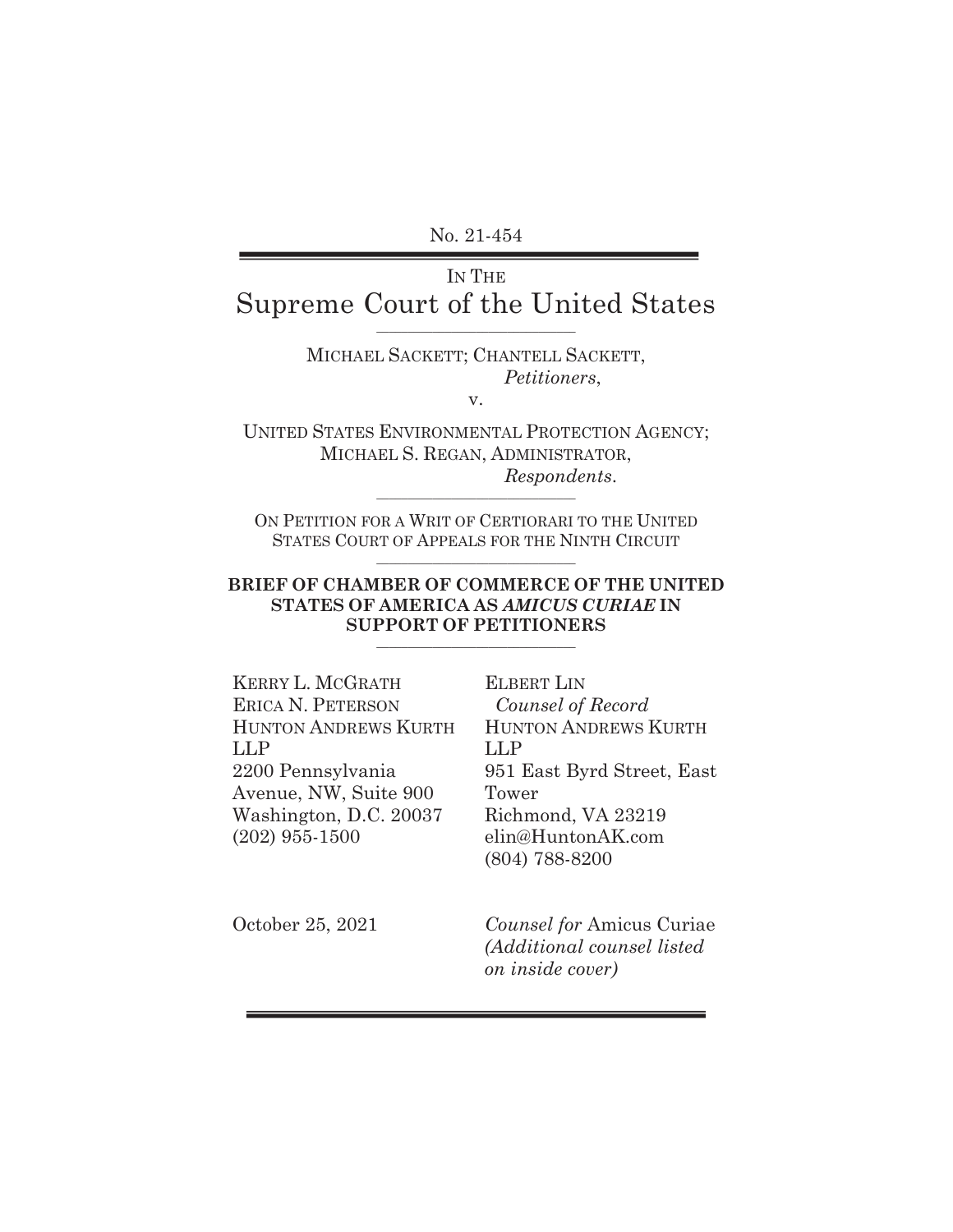# **ADDITIONAL COUNSEL FOR** *AMICUS CURIAE*

Andrew R. Varcoe Stephanie A. Maloney U.S. CHAMBER LITIGATION CENTER 1615 H Street, NW Washington, D.C. 20062 (202) 463-5337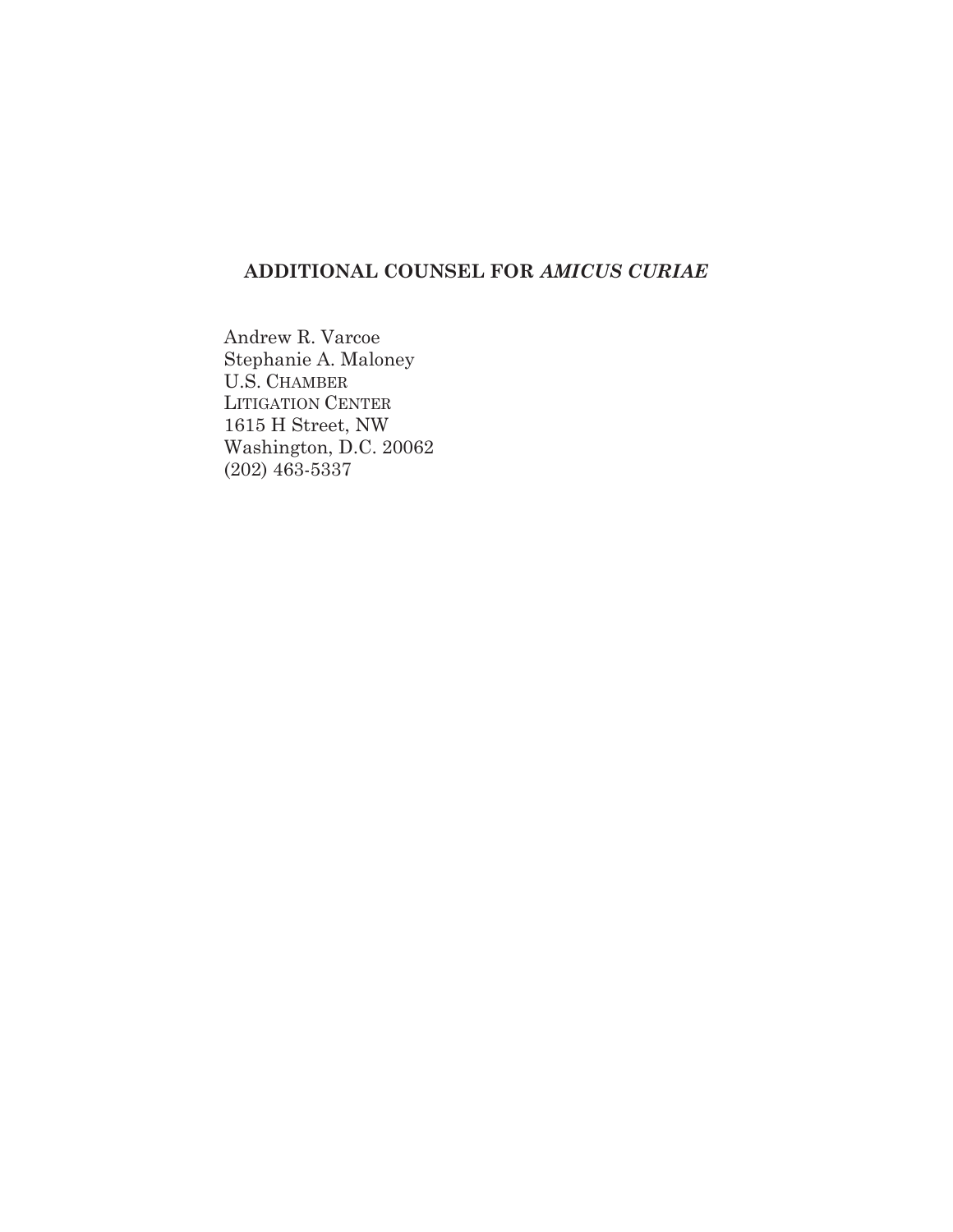# **QUESTION PRESENTED**

 Should this Court's 4-1-4 decision in *Rapanos* be revisited to clarify the appropriate test for wetlands jurisdiction under the Clean Water Act?

i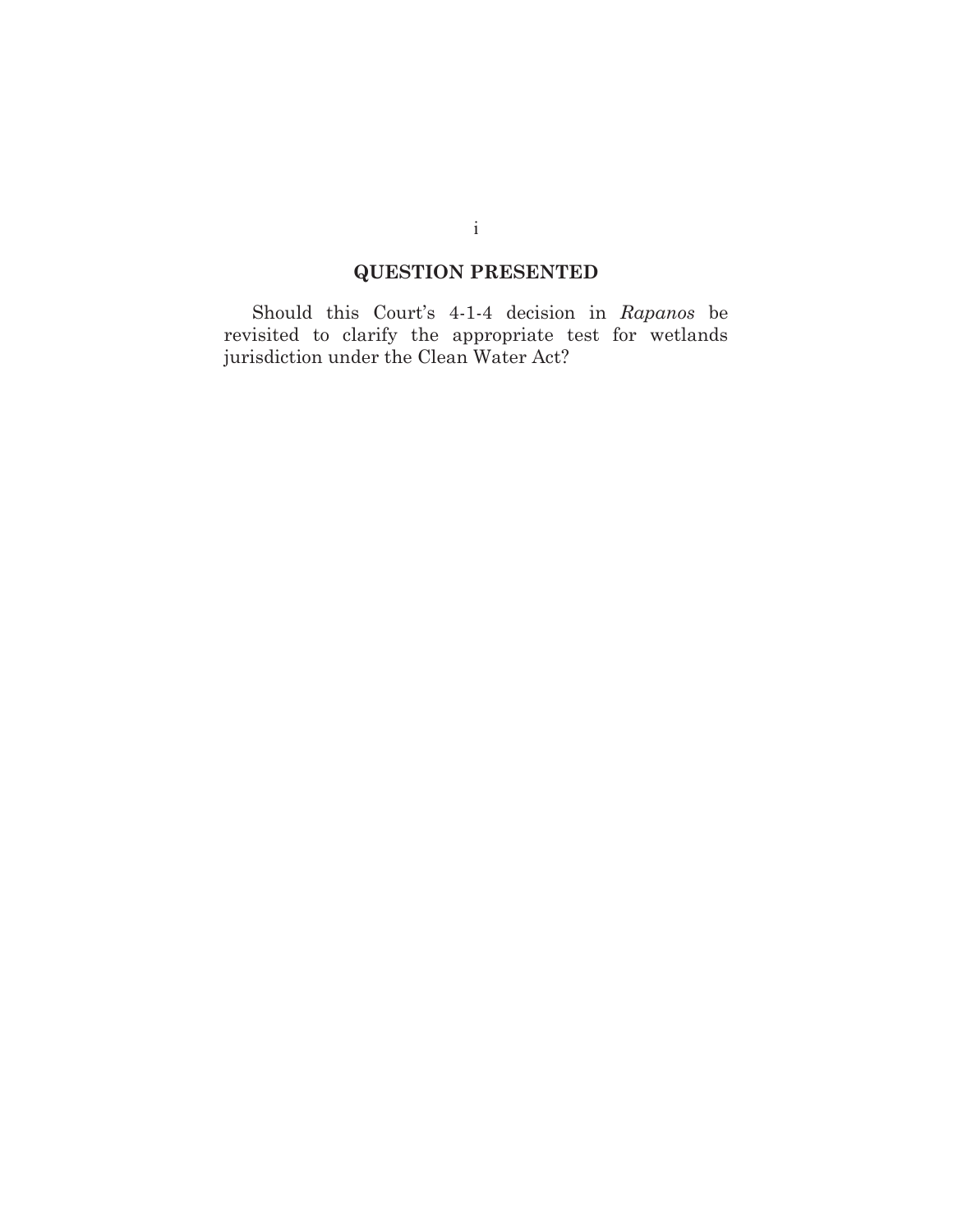# **TABLE OF CONTENTS**

|   |             | INTRODUCTION AND INTEREST OF AMICUS                                                                                                             |
|---|-------------|-------------------------------------------------------------------------------------------------------------------------------------------------|
|   |             |                                                                                                                                                 |
|   |             | REASONS FOR GRANTING THE PETITION 4                                                                                                             |
| L |             | This Court's Review Is Necessary To Clarify The<br>Applicable Scope Of Federal Jurisdiction Under<br>The CWA And To Eliminate The Confusion     |
|   | A.          | The fractured Rapanos decision continues to<br>create regulatory uncertainty and lower court                                                    |
|   |             | B. Courts and agencies struggle to apply the<br>significant nexus standard with any degree of                                                   |
|   | $C_{\cdot}$ | This Court should adopt an interpretation of<br>the Clean Water Act that provides greater<br>clarity and consistency than was provided by       |
|   |             | II. Before The Agencies Promulgate Another<br>Rulemaking, This Court Should Provide Clarity to<br>Eliminate the Confusion Caused by Rapanos. 13 |
|   | А.          | Rapanos has proven an unworkable<br>foundation for durable rulemaking13                                                                         |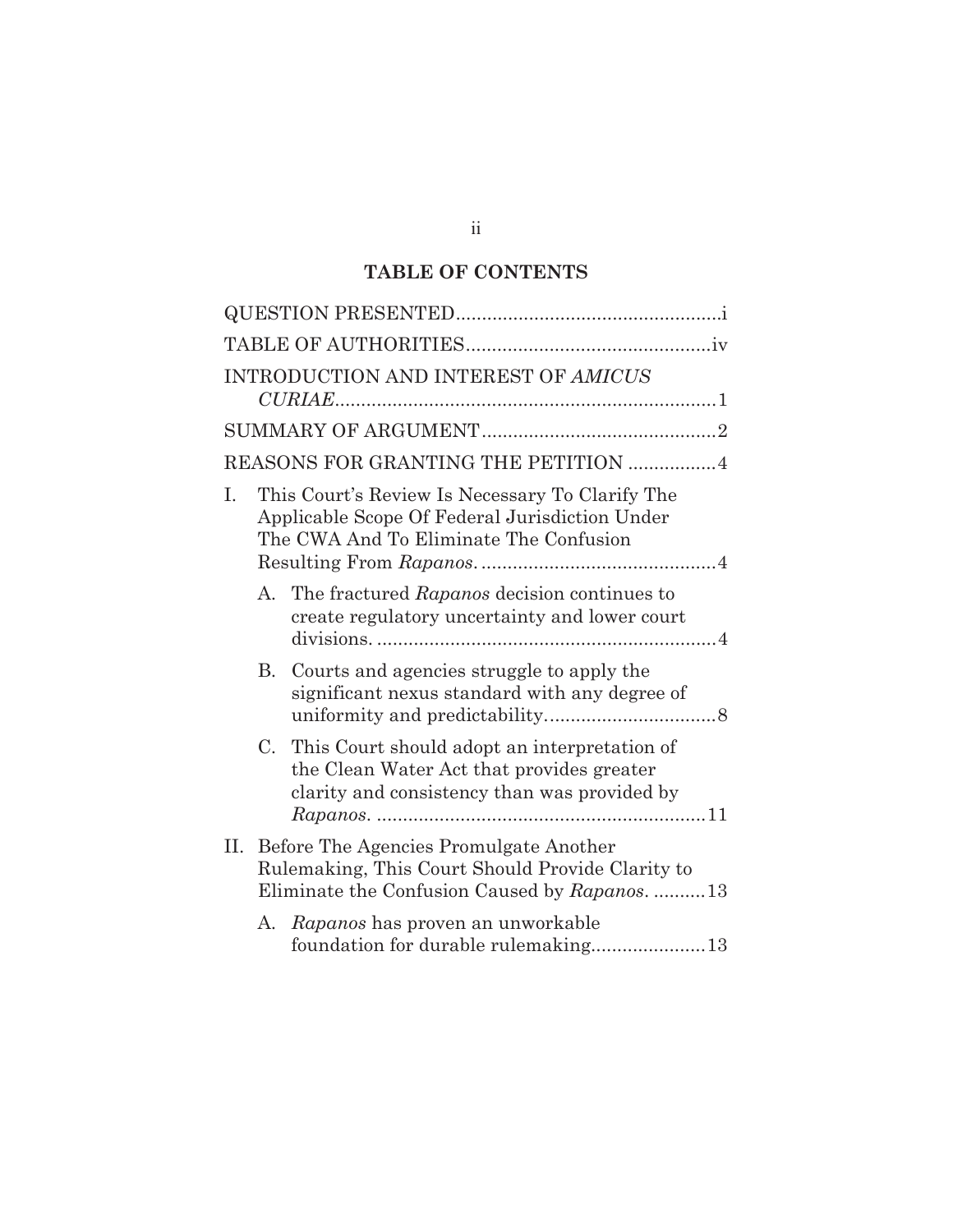| B. Project proponents require regulatory<br>certainty to predict the scope of federal |  |
|---------------------------------------------------------------------------------------|--|
|                                                                                       |  |
|                                                                                       |  |

iii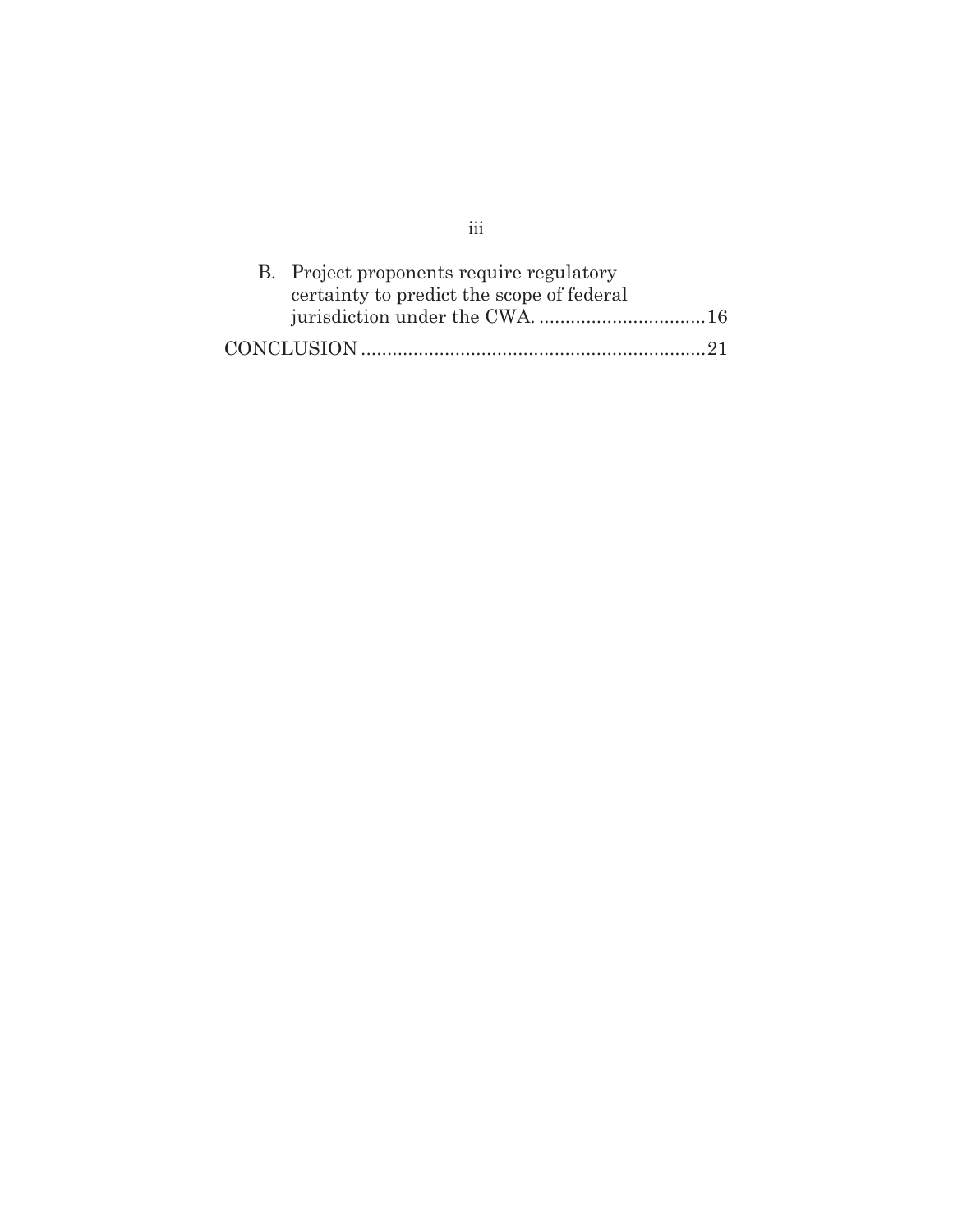# **TABLE OF AUTHORITIES**

# **Page(s)**

# **CASES**

| Benjamin v. Douglas Ridge Rifle Club                                                                                                             |  |
|--------------------------------------------------------------------------------------------------------------------------------------------------|--|
| California v. Regan<br>No. 20-CV-03005-RS, 2021 WL 4221583                                                                                       |  |
| Catskill Mountains Chapter of Trout<br>Unlimited, Inc. v. U.S. EPA                                                                               |  |
| Deerfield Plantation Phase II-B Prop.<br>Owners Ass'n v. U.S. Army Corps of<br>Eng'rs, Charleston Dist.<br>501 F. App'x 268 (4th Cir. 2012) (per |  |
| Envtl. Prot. Info. Ctr. v. Pacific Lumber Co.                                                                                                    |  |
| Foster v. U.S. EPA<br>No. 14-16744, 2017 WL 3485049 (S.D. W.                                                                                     |  |
| Georgia v. Pruitt<br>326 F. Supp. 3d 1356 (S.D. Ga. 2018)  13                                                                                    |  |
| Georgia v. Wheeler<br>418 F. Supp. 3d 1336 (S.D. Ga. 2019)  13                                                                                   |  |

iv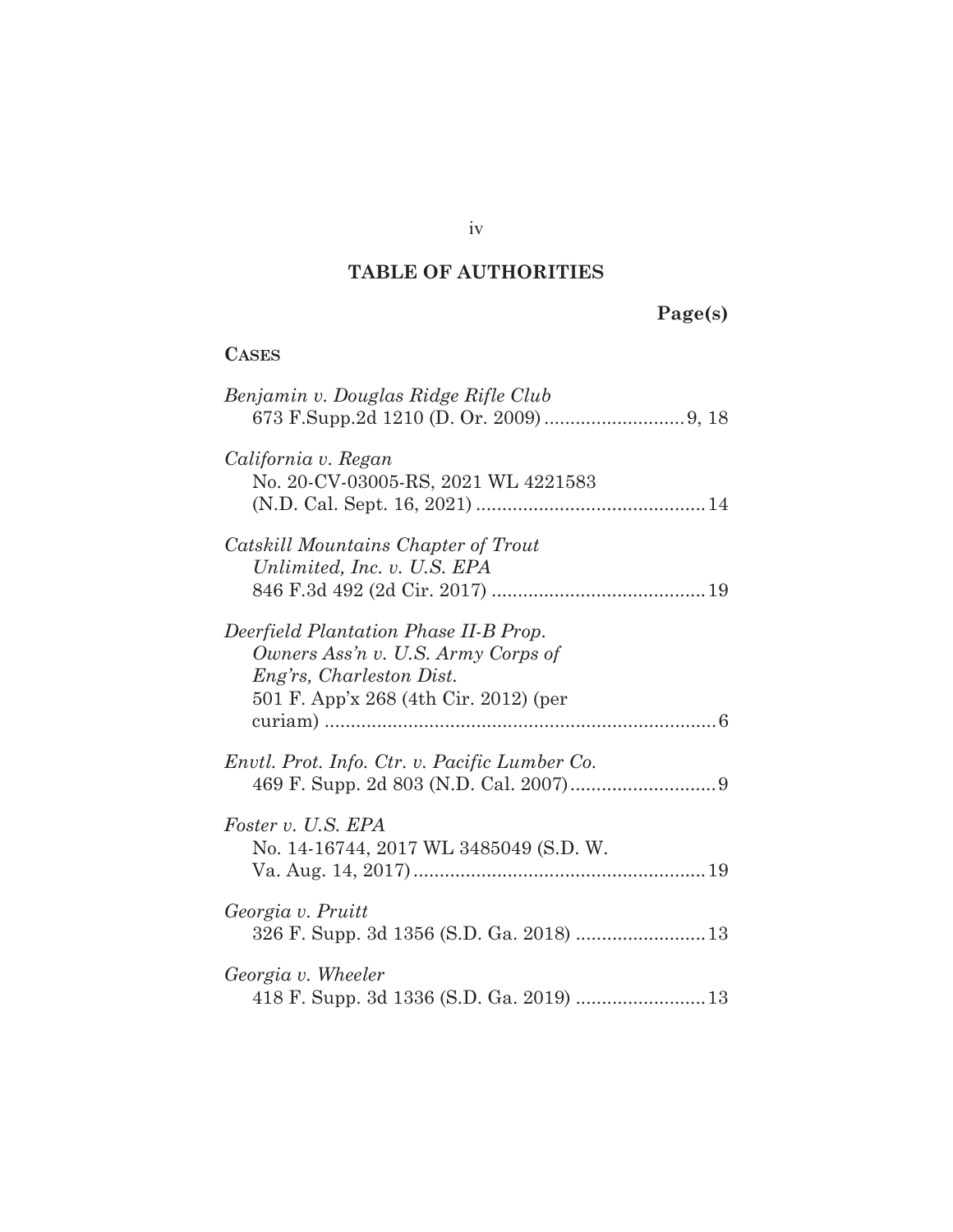| Hanousek v. United States                                                           |
|-------------------------------------------------------------------------------------|
| Hawkes Co. v. U.S. Army Corps of Eng'rs<br>782 F.3d 994 (8th Cir. 2015), aff'd, 578 |
| King v. Palmer                                                                      |
| Marks v. United States                                                              |
| Nat'l Ass'n of Mfrs. v. Dep't of Def.                                               |
| Navajo Nation v. Regan<br>No. 20-CV-602-MV/GJF, 2021 WL                             |
| North Dakota v. U.S. E.P.A.                                                         |
| Pascua Yaqui Tribe v. U.S. EPA<br>No. CV-20-00266-TUC-RM, 2021 WL                   |
| Precon Dev. Corp. v. U.S. Army Corps of<br><i>Eng'rs</i>                            |
| Rapanos v. United States                                                            |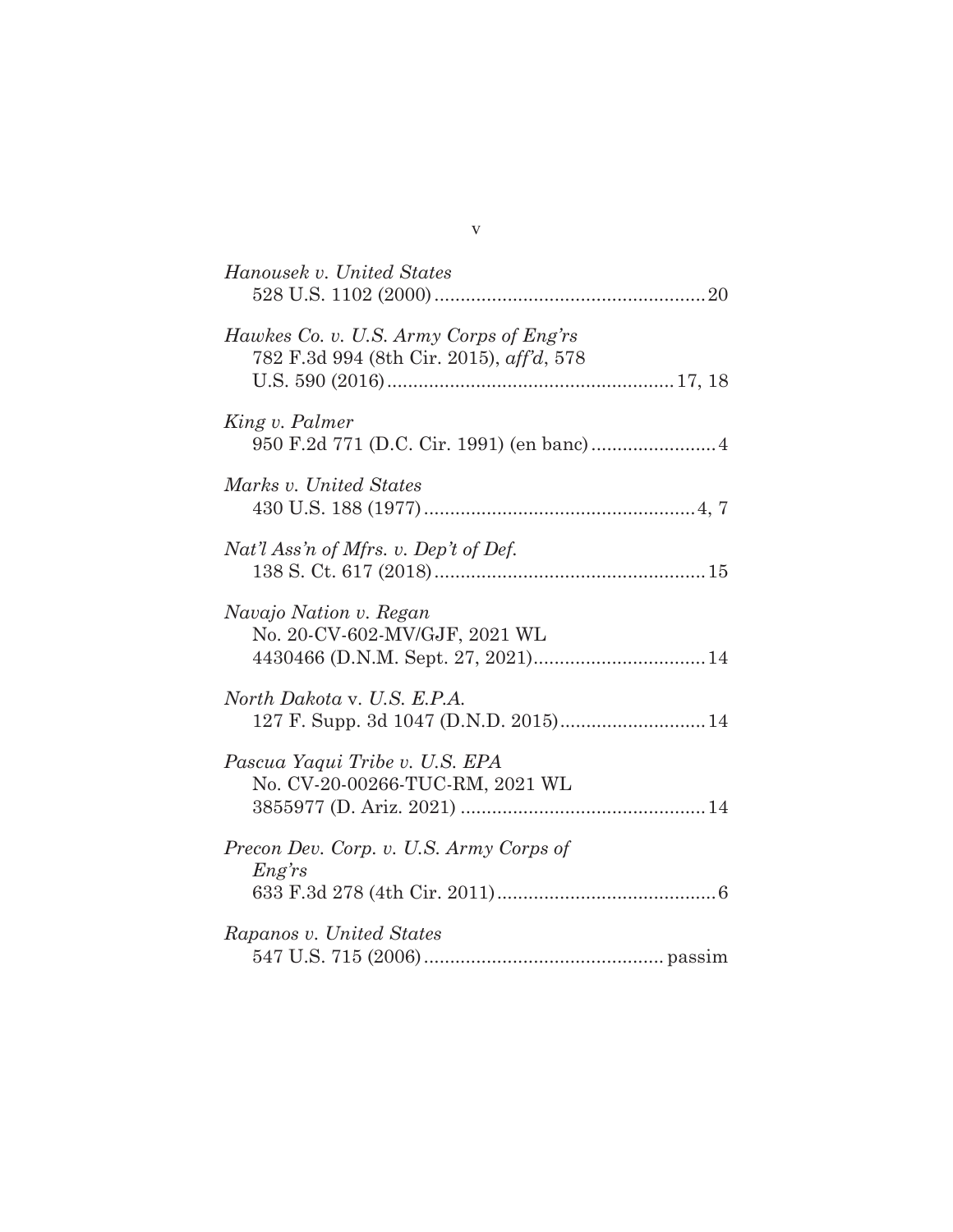| Sackett v. U.S. EPA                                                                                      |
|----------------------------------------------------------------------------------------------------------|
| Sackett v. U.S. EPA                                                                                      |
| Simsbury-Avon Pres. Soc'y, LLC v. Metacon<br>Gun Club, Inc.<br>472 F. Supp. 2d 219, 227 (D. Conn. 2007); |
| Solid Waste Agency of Northern Cook County<br>v. United States Army Corps of Engineers                   |
| Texas v. U.S. EPA<br>389 F. Supp. 3d 497 (S.D. Tex. 2019)  13                                            |
| U.S. Army Corps of Eng'rs v. Hawkes Co.                                                                  |
| United States v. Acquest Transit LLC<br>No. 09-CV-00055S(F), 2018 WL 3861612                             |
| United States v. Bailey                                                                                  |
| United States v. Cundiff                                                                                 |
|                                                                                                          |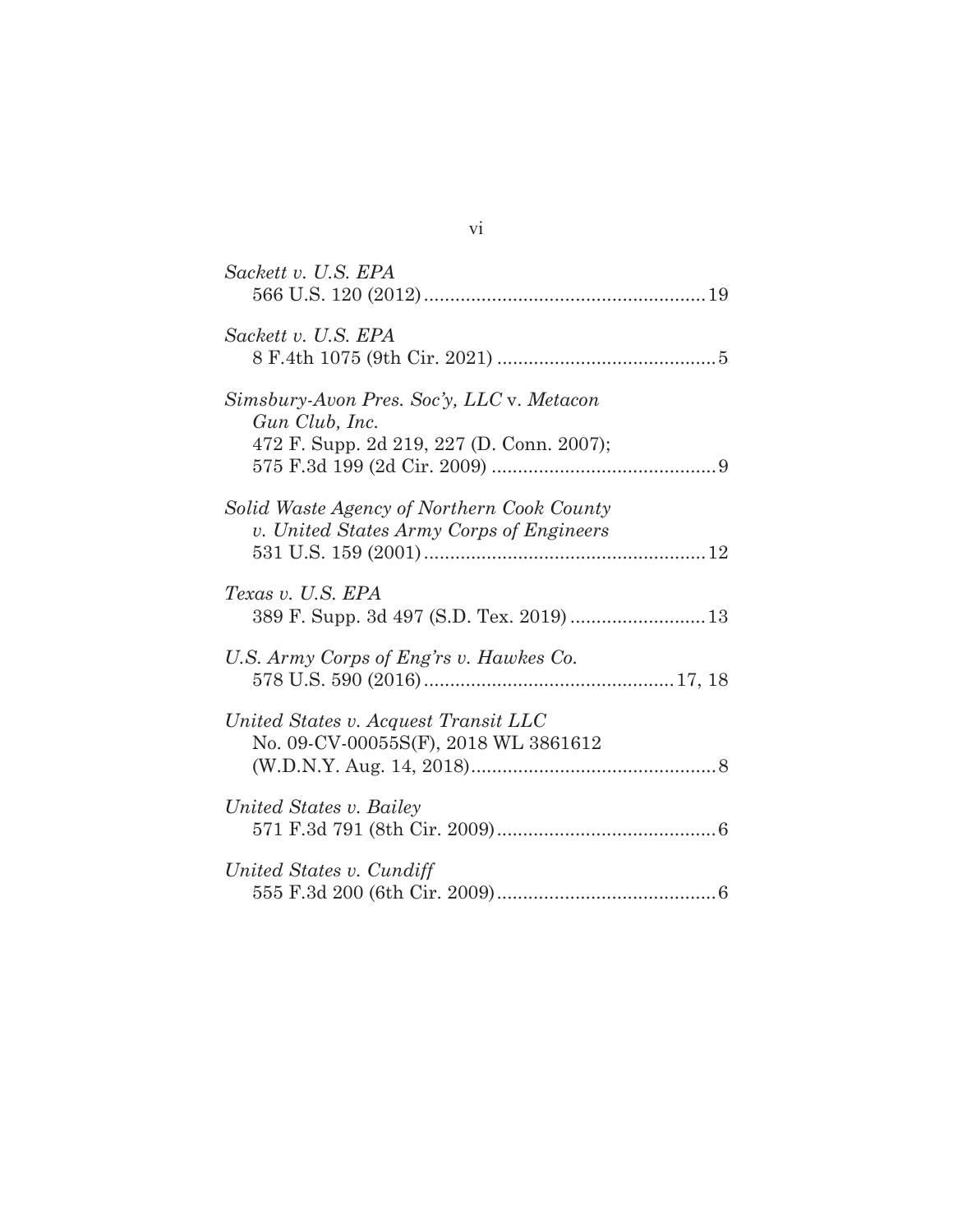| United States v. Donovan<br>No. 96-484-JJF (MPT), 2010 WL |
|-----------------------------------------------------------|
| 3000058, at *1 (D. Del. July 23, 2010); No.               |
| CIV.A. 96-484-LPS, 2010 WL 3614647 (D.                    |
| Del. Sept. 10, 2010); aff'd, 661 F.3d 174                 |
|                                                           |
| United States v. Gerke Excavating, Inc.                   |
|                                                           |
| United States v. Johnson                                  |
|                                                           |
| United States v. Lucas                                    |
|                                                           |
| United States v. Robison                                  |
|                                                           |
| United States v. Vierstra                                 |
| 803 F. Supp. 2d 1166 (D. Idaho 2011),                     |
|                                                           |
| <b>FEDERAL STATUTES</b>                                   |
|                                                           |
|                                                           |
| Federal Civil Penalties Inflation Adjustment              |
|                                                           |
| <b>FEDERAL REGULATIONS</b>                                |
| 80 Fed. Reg. 37,054 (June 29, 2015) 10, 13                |
|                                                           |

| ×<br>۰. | $\sim$ |  |
|---------|--------|--|
|         |        |  |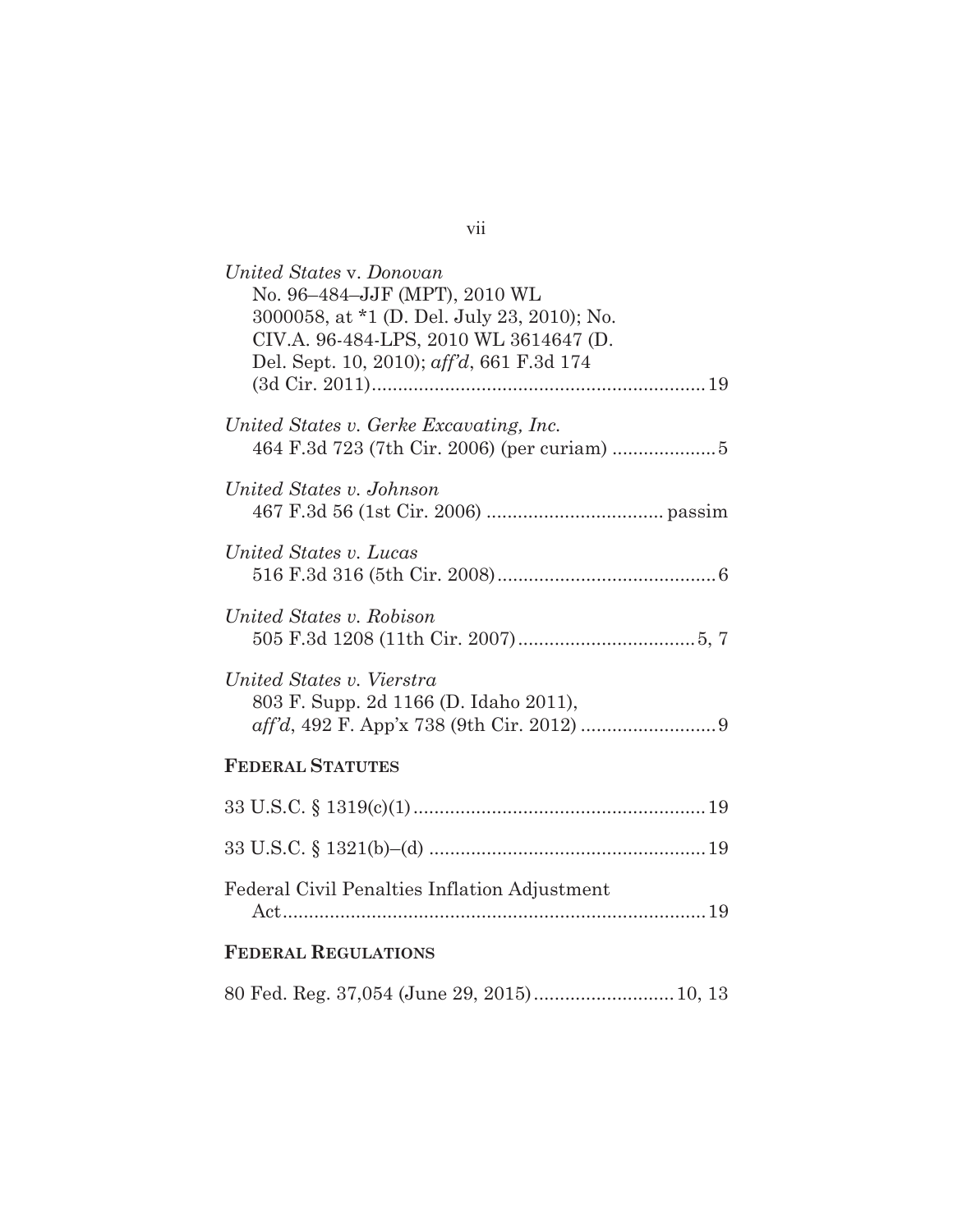## viii

| 85 Fed. Reg. 22,250 (Apr. 21, 2020) 10, 14                                                                                                                                                               |
|----------------------------------------------------------------------------------------------------------------------------------------------------------------------------------------------------------|
|                                                                                                                                                                                                          |
| <b>ARTICLES AND PUBLICATIONS</b>                                                                                                                                                                         |
| EPA & Army Corps, Memorandum re: Clean<br>Water Act Jurisdiction Following the U.S.<br>Supreme Court's Decision in Rapanos v.<br>United States & Carabell v. United<br>States (Dec. 2008), A-45 to A-70, |
| U.S. Chamber of Commerce, Comment<br>Letter on Proposed Rule: Definition of<br>"Waters of the United States" Under the<br>Clean Water Act (Nov. 12, 2014),<br>https://www.regulations.gov/comment/EP     |
| Waters Advocacy Coalition, Comments on<br>Proposed Rule to Define "Waters of the<br>United States" Under the Clean Water<br>Act (Nov. 13, 2014),<br>https://www.regulations.gov/comment/EP               |
|                                                                                                                                                                                                          |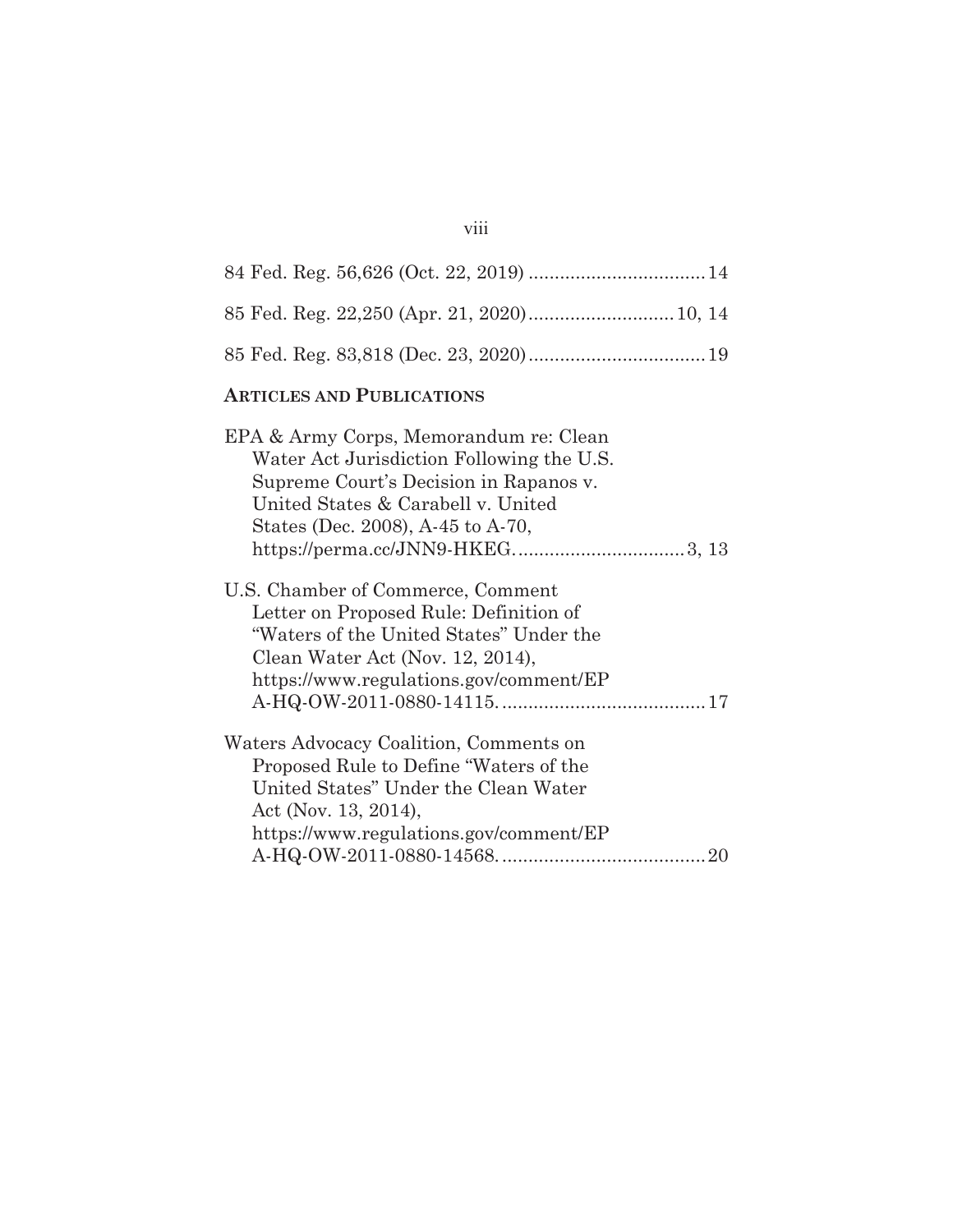| Waters Advocacy Coalition, Pre-Proposal   |
|-------------------------------------------|
| Recommendations on the Definition of      |
| "Waters of the United States" (Sept. 3,   |
| 2021,                                     |
| https://www.regulations.gov/comment/EP    |
|                                           |
| EPA, Current Implementation of "Waters of |
| the United States,"                       |
| https://www.epa.gov/wotus/about-waters-   |
|                                           |
| EPA, Press Release, Army Announce Intent  |
| to Revise Definition of WOTUS (June 9,    |
| $2021$ ,                                  |
| https://www.epa.gov/newsreleases/epa-     |
| army-announce-intent-revise-definition-   |
| 15                                        |

ix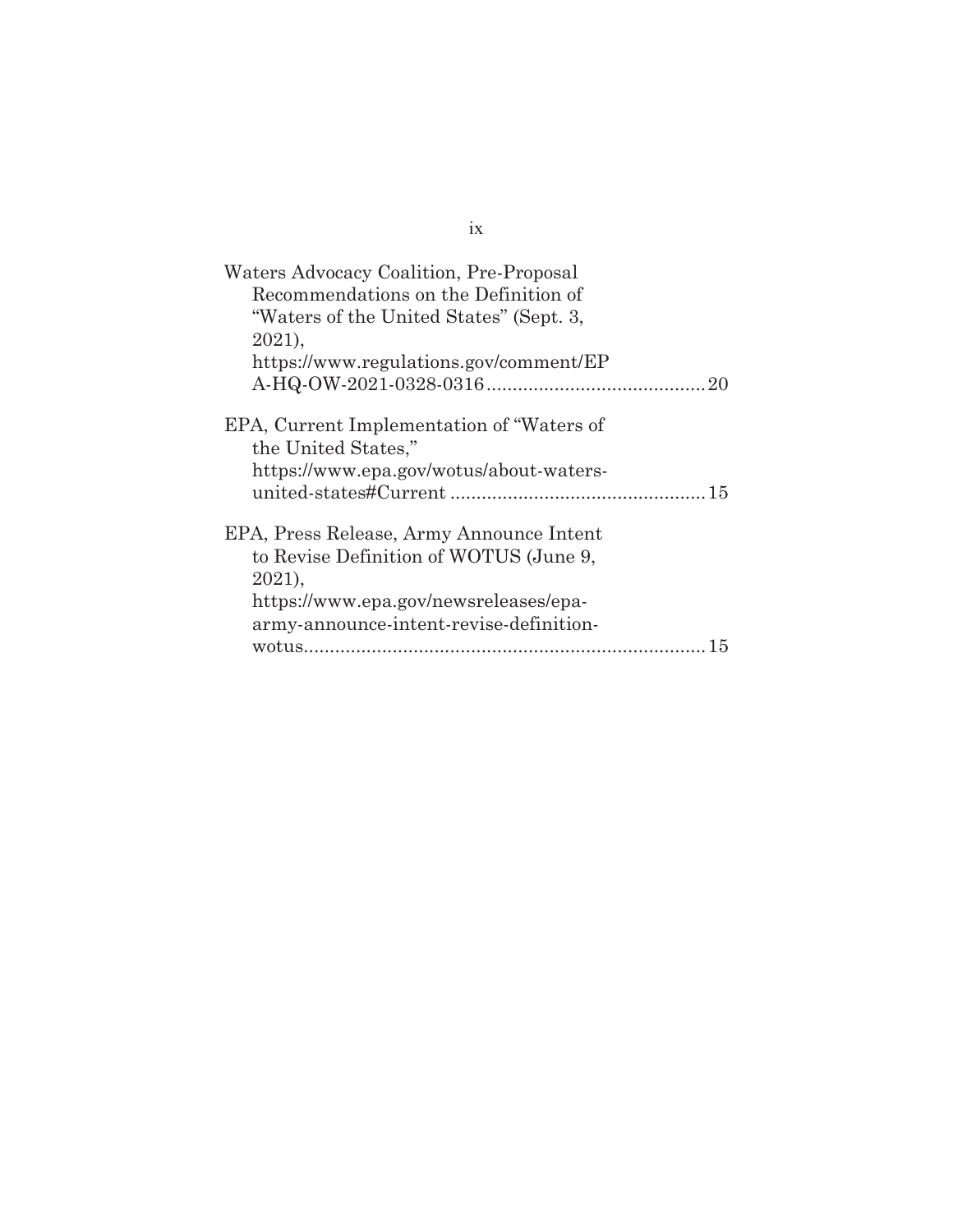#### **INTRODUCTION AND INTEREST OF** *AMICUS CURIAE***<sup>1</sup>**

 The Chamber of Commerce of the United States of America ("Chamber") is the world's largest business federation. The Chamber represents approximately 300,000 direct members and indirectly represents the interests of more than three million companies and professional organizations of every size, in every industry sector, and from every region of the country. An important function of the Chamber is to represent the interests of its members in matters before Congress, the Executive Branch, and the courts. To that end, the Chamber regularly files amicus curiae briefs in cases, like this one, that raise issues of concern to the Nation's business community.

 Many industries in which the Chamber's members operate regularly confront issues concerning the scope of the Clean Water Act ("CWA" or "the Act") and are adversely affected by the lack of clarity on the reach of federal jurisdiction under the CWA. The lack of clarity results, in significant part, from this Court's jurisprudence. Without clear guidance from this Court, the Chamber's members will continue to endure an expensive, vague, and time-consuming process whenever they need to determine

 $\overline{a}$ 

<sup>1</sup> All parties, including counsel for Respondents, received timely notice of the intent of the Chamber of Commerce of the United States of America to file this brief under Rule 37(2)(a) and have consented to the filing of this brief. Pursuant to Supreme Court Rule 37.6, *amicus curiae* states that no counsel for any party authored this brief in whole or in part and no entity or person, aside from *amicus curiae*, its members, or its counsel, made any monetary contribution intended to fund the preparation or submission of this brief.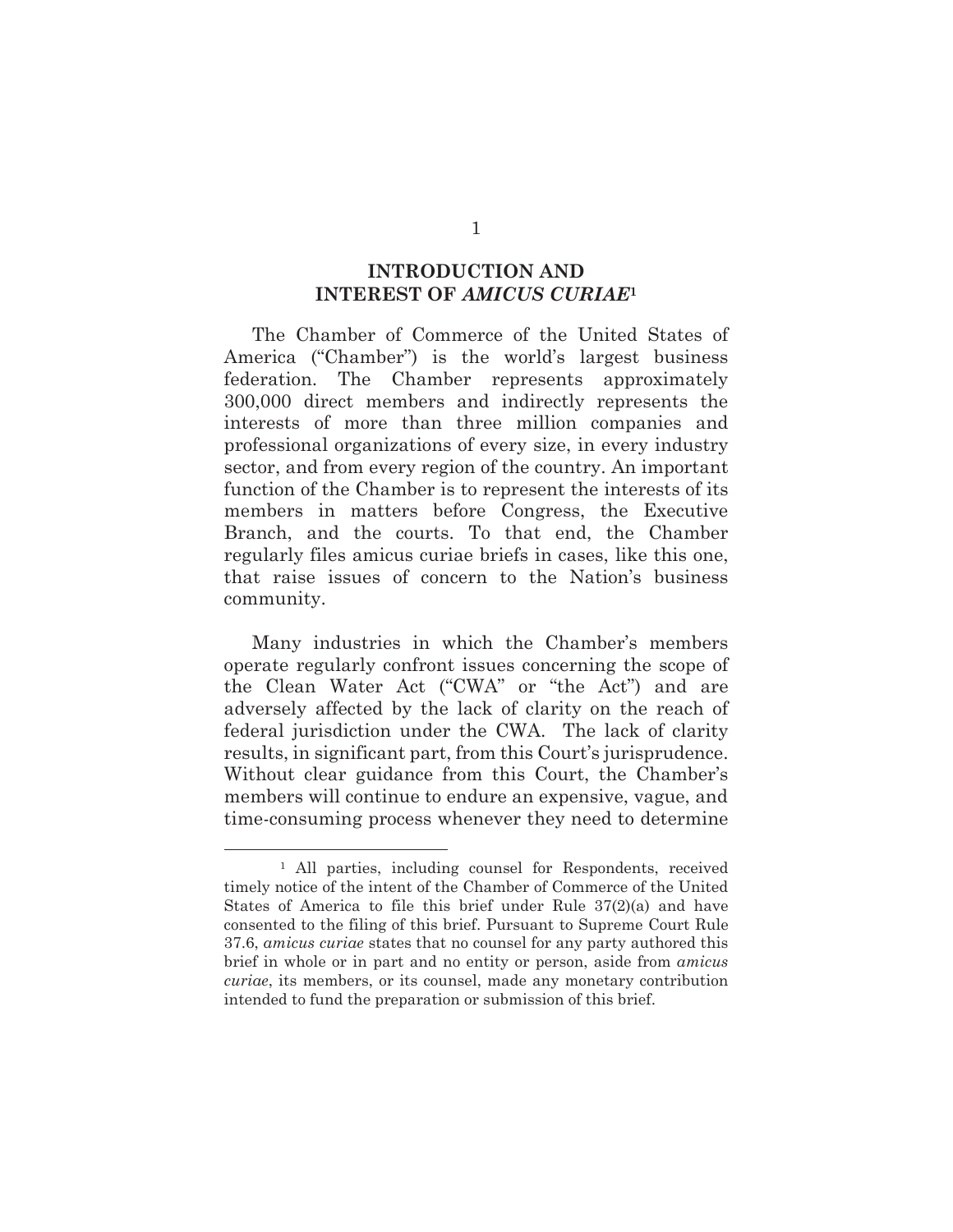whether a project or activity will impact waters subject to federal jurisdiction under the CWA. Indeed, the substantial burdens that this uncertainty causes, including the expense of this regulatory process and exorbitant potential penalties for even inadvertent violations of the Act, often lead the Chamber's members to avoid or abandon valuable activities and projects altogether.

#### **SUMMARY OF ARGUMENT**

 This Court's review is necessary to clarify the applicable scope of federal jurisdiction under the CWA and to eliminate the confusion resulting from this Court's fractured decision in *Rapanos v. United States*, 547 U.S. 715 (2006). The entrenched split of authority over the meaning of *Rapanos* has created regulatory uncertainty as the lower courts, the U.S. Environmental Protection Agency ("EPA"), and the U.S. Army Corps of Engineers (collectively "the agencies") have been unable to agree on which *Rapanos* test to apply and how to apply it. The agencies have attempted, without success, to promulgate regulations to provide more clarity. The result is a regulatory framework lacking in uniformity and predictability.

 Regulatory certainty is always desirable. But it is particularly important with respect to the scope of federal jurisdiction under the CWA. Without certainty and predictability businesses and individuals are left with little to help them decide between undergoing the expense and time required to navigate the permit process, on the one hand, and risking the substantial penalties imposed for discharging pollutants without a permit, on the other. As a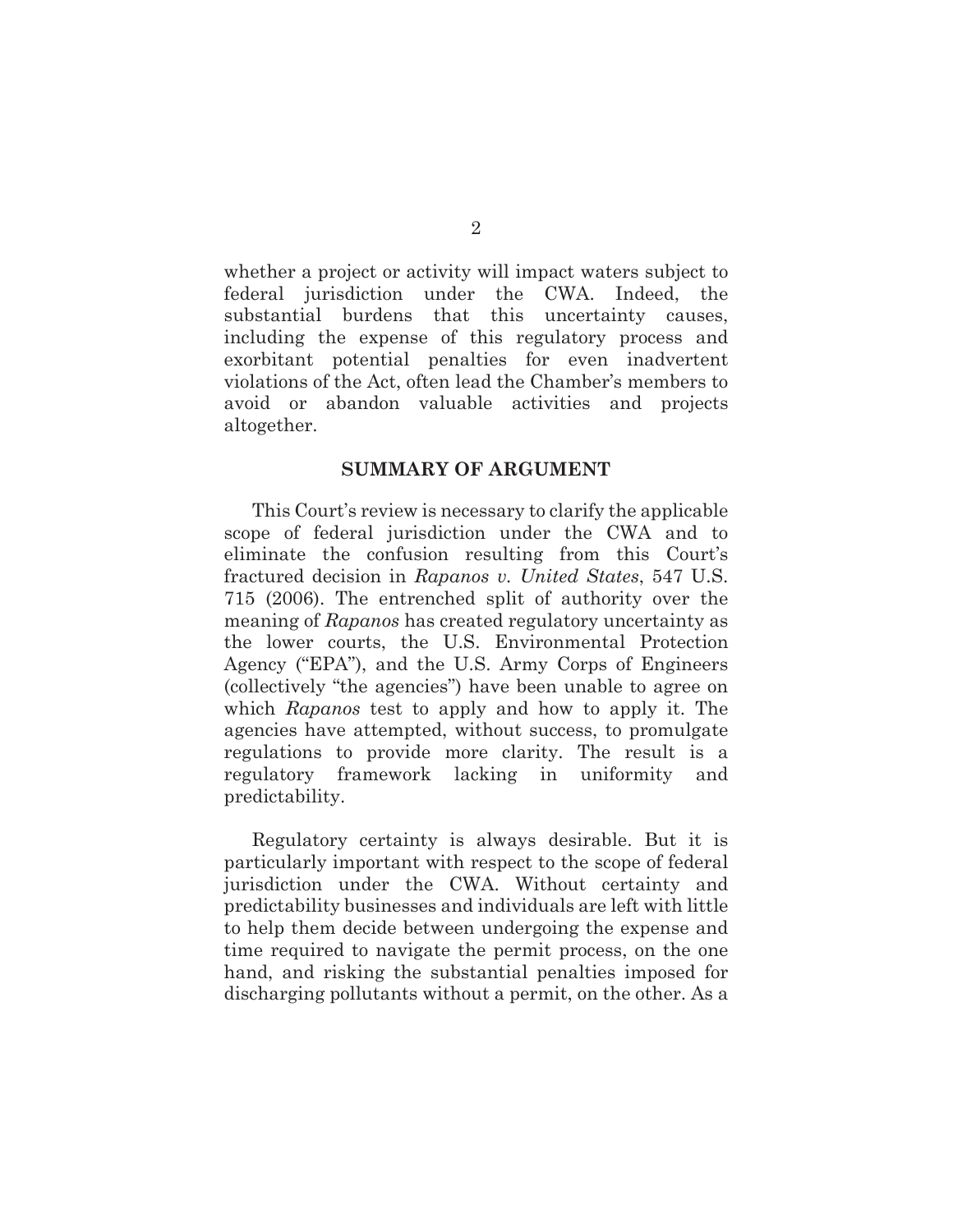result, important activities and projects—including projects needed to upgrade our nation's infrastructure, feed Americans, and meet our nation's energy needs—are often delayed or may be abandoned altogether.

 As the agencies begin another round of rulemaking with uncertain prospects, now is the time for this Court to step in to provide clarity. *Rapanos* has proven an unworkable foundation for building a rule that defines jurisdictional waters. The absence of a clearly discernible controlling opinion and the vagueness of the significant nexus test mean that lower courts have taken, and continue to take, a variety of different views of the meaning of *Rapanos*. That in turn has created a highly unproductive cycle: agencies attempt to create a rule defining "waters of the United States" consistent with *Rapanos*; a court somewhere in the country declares the rule unlawful based on its reading of *Rapanos*; and the agencies default to the 1980s regulations as interpreted by the agencies' 2008 *Rapanos* guidance document2 (which all agree provides little in the way of actual guidance). All the while, project proponents are left to try to guess which "waters of the United States" definition will apply and how the agencies will apply it for their projects and activities.

 This Court's intervention is necessary to break this cycle. This Court can provide clarity and consistency by granting review and adopting a test for CWA jurisdiction that is consistent with the text of the CWA and provides a

 $\overline{a}$ 

<sup>2</sup> EPA & Army Corps, Memorandum re: Clean Water Act Jurisdiction Following the U.S. Supreme Court's Decision in *Rapanos v. United States & Carabell v. United States* (Dec. 2008), A-45 to A-70, https://perma.cc/JNN9-HKEG.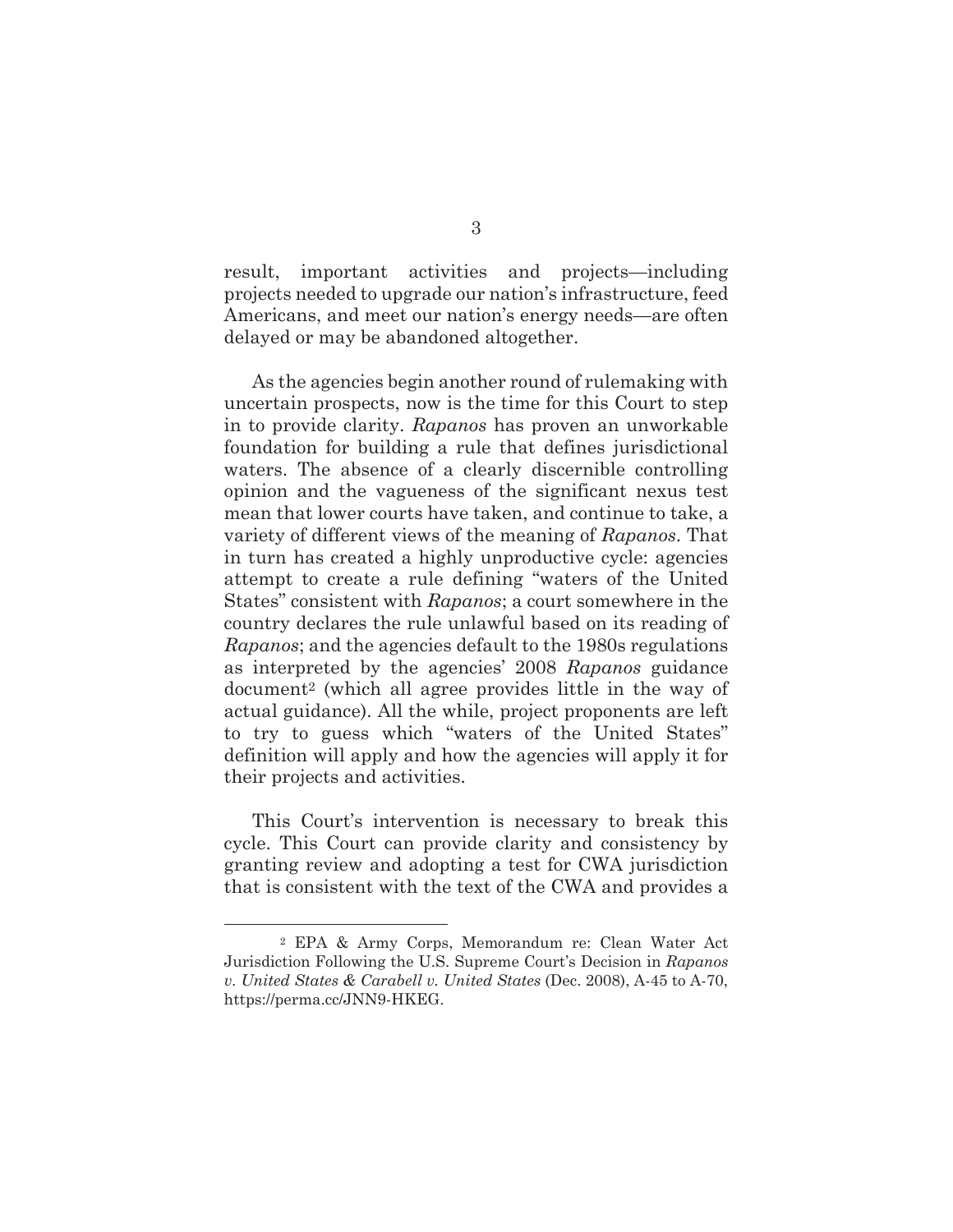workable and durable framework for the regulatory process. Resolving this long-standing conflict in the lower courts over the reach of the CWA will finally end the yearslong confusion stemming from the Court's *Rapanos*  decision and provide much-needed predictability to regulated parties.

#### **REASONS FOR GRANTING THE PETITION**

- **I. This Court's Review Is Necessary To Clarify The Applicable Scope Of Federal Jurisdiction Under The CWA And To Eliminate The Confusion Resulting From** *Rapanos***.** 
	- **A. The fractured** *Rapanos* **decision continues to create regulatory uncertainty and lower court divisions.**

As the Petition demonstrates, lower courts have been divided for nearly fifteen years regarding the test established in *Rapanos*. Pet. 17–20. That division results from the fact that this Court's "*Marks* [test for deciphering cases that lack a majority] does not translate easily" to *Rapanos*. *United States* v. *Johnson*, 467 F.3d 56, 64 (1st Cir. 2006). *Marks* provides that "[w]hen a fragmented Court decides a case and no single rationale explaining the result enjoys the assent of five Justices, the holding of the Court may be viewed as that position taken by those Members who concurred in the judgments on the narrowest grounds." *Marks* v. *United States*, 430 U.S. 188, 193 (1977) (internal quotation marks and citation omitted). But this approach is "workable . . . only when one opinion is a logical subset of other, broader opinions." *King* v. *Palmer*, 950 F.2d 771, 781 (D.C. Cir. 1991) (en banc).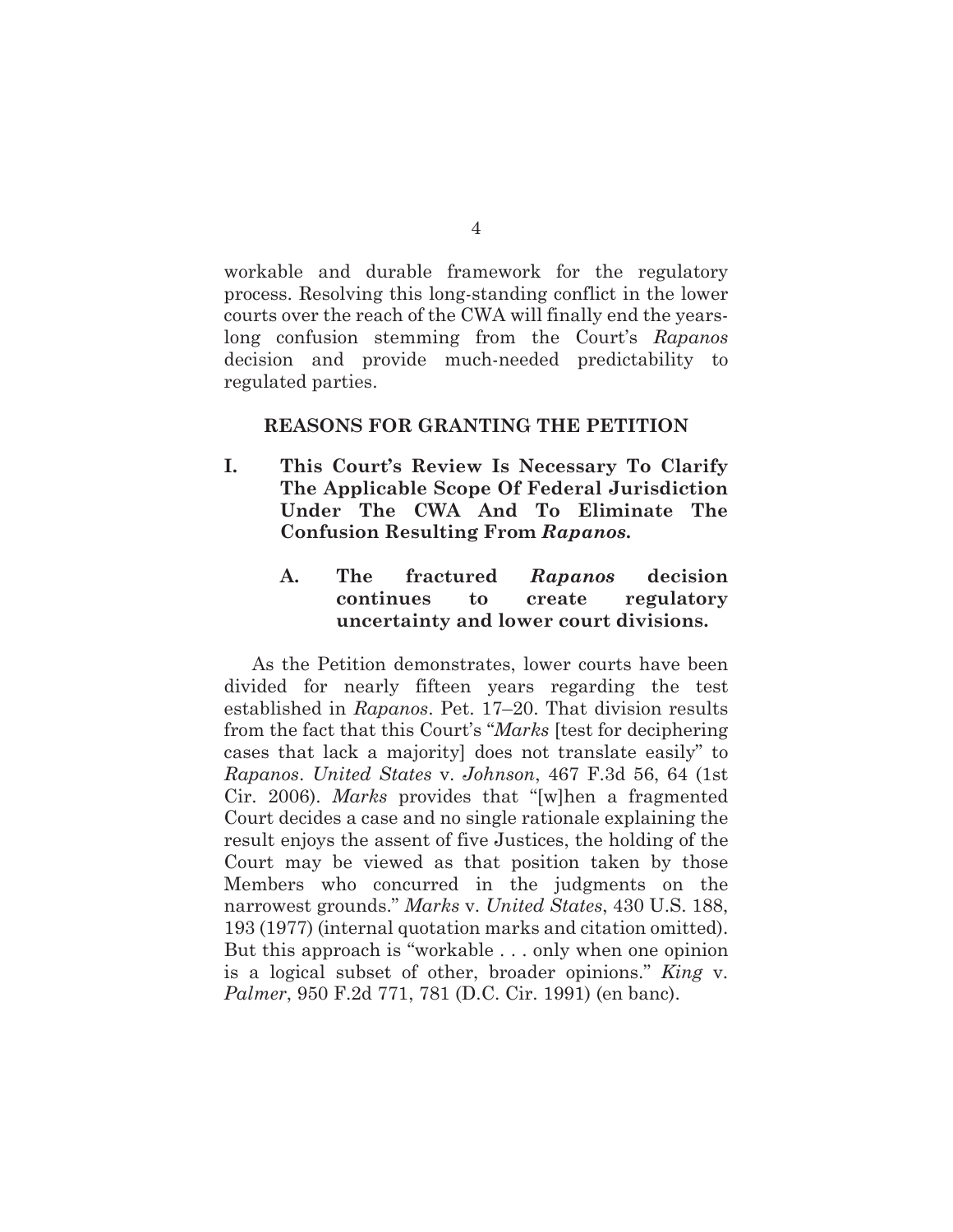The "narrowest grounds" standard is difficult to apply to *Rapanos*. The cases where Justice Kennedy would find jurisdiction are not a subset of the cases in which the broader plurality would find jurisdiction. *Johnson*, 467 F.3d at 64. For example, in cases where there is a small surface water connection, the plurality's test would be satisfied even though there might not be a significant nexus under Justice Kennedy's test. *Ibid.* Indeed, Justice Kennedy highlighted that under the plurality's test for reasonably permanent waters, "[t]he merest trickle, if continuous," could be subject to federal jurisdiction, even though it may not be significant for downstream water quality. 547 U.S. at 769.

As a result, courts have disagreed as to which *Rapanos* test controls. Some hold that the significant nexus test from Justice Kennedy's concurrence applies. See, *e.g.*, *Sackett* v. *U.S. EPA*, 8 F.4th 1075, 1088–89 (9th Cir. 2021); *United States* v. *Robison*, 505 F.3d 1208, 1221–22 (11th Cir. 2007); *United States* v. *Gerke Excavating, Inc.*, 464 F.3d 723, 724 (7th Cir. 2006) (per curiam). For example, the Seventh Circuit explained that Justice Kennedy's understanding is narrower than the *Rapanos* plurality's understanding "in most cases, though not in all." *Gerke Excavating, Inc.*, 464 F.3d at 724–25. Thus, the court concluded that "as a practical matter the Kennedy concurrence is the least common denominator." *Ibid.*

At the same time, following Justice Stevens's dissent in *Rapanos*, other circuits allow the government to meet either the plurality's test or Justice Kennedy's test. *Rapanos*, 547 U.S. at 810 n.14 (Stevens, J., dissenting) (observing that "Justice Kennedy's approach will be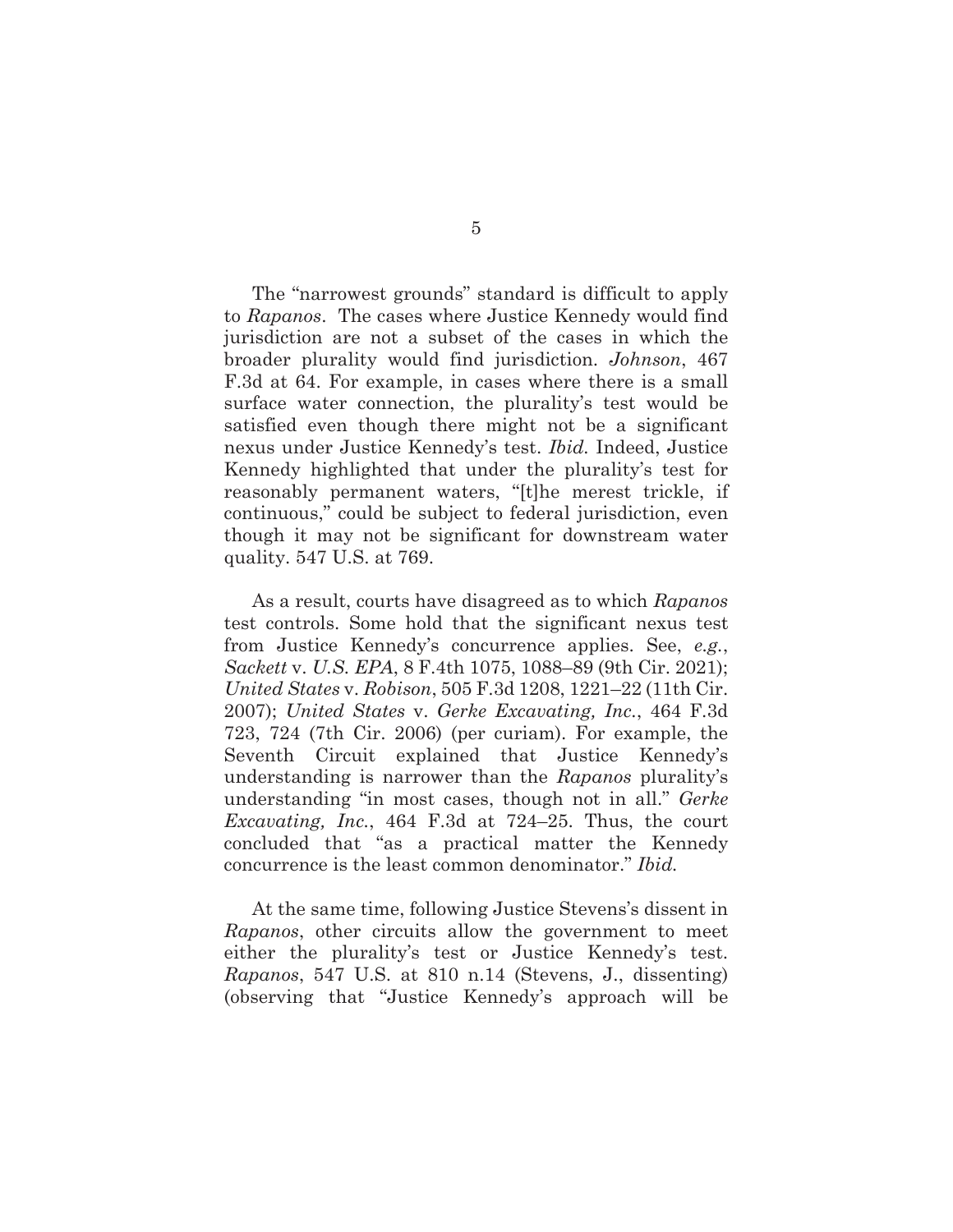controlling in most cases" but, where it is not, courts should find jurisdiction under the plurality's approach). See, *e.g.*, *United States* v. *Donovan*, 661 F.3d 174, 176 (3d Cir. 2011); *United States* v. *Bailey*, 571 F.3d 791, 799 (8th Cir. 2009); *Johnson*, 467 F.3d at 60. For example, the First Circuit, "[f]ollowing Justice Stevens's instruction," concluded that applying one test and then the other "ensures that lower courts will find jurisdiction in all cases where a majority of the Court would support such a finding." *Johnson*, 467 F.3d at 64.

Worse still, the Fourth, Fifth, and Sixth Circuits have not identified any governing standard from *Rapanos*. In some cases, these circuits effectively require landowners to disprove jurisdiction under *both* the plurality and Kennedy tests. See *Precon Dev. Corp.* v. *U.S. Army Corps of Eng'rs*, 633 F.3d 278, 288 (4th Cir. 2011); *United States* v. *Lucas*, 516 F.3d 316, 325–27 (5th Cir. 2008); *United States* v. *Cundiff*, 555 F.3d 200, 210 (6th Cir. 2009).3 In others, these circuits simply apply the standard agreed to by the parties. *Compare Precon Dev. Corp.*, 633 F.3d at 288 ("The parties here agree that Justice Kennedy's 'significant nexus' test governs . . . ."), *with Deerfield Plantation Phase II-B Prop. Owners Ass'n* v. *U.S. Army Corps of Eng'rs, Charleston Dist.*, 501 F. App'x 268, 273 (4th Cir. 2012) (per curiam) ("[T]he parties agreed that if either test was satisfied, the Contested Waters qualified as 'waters of the United States.'").

This Court's intervention is warranted to correct this confusion. Its fractured decision has led the meaning of

<sup>&</sup>lt;sup>3</sup> In the Fifth Circuit, a landowner may even have to disprove jurisdiction under the dissent as well. See *Lucas*, 516 F.3d at 325–27.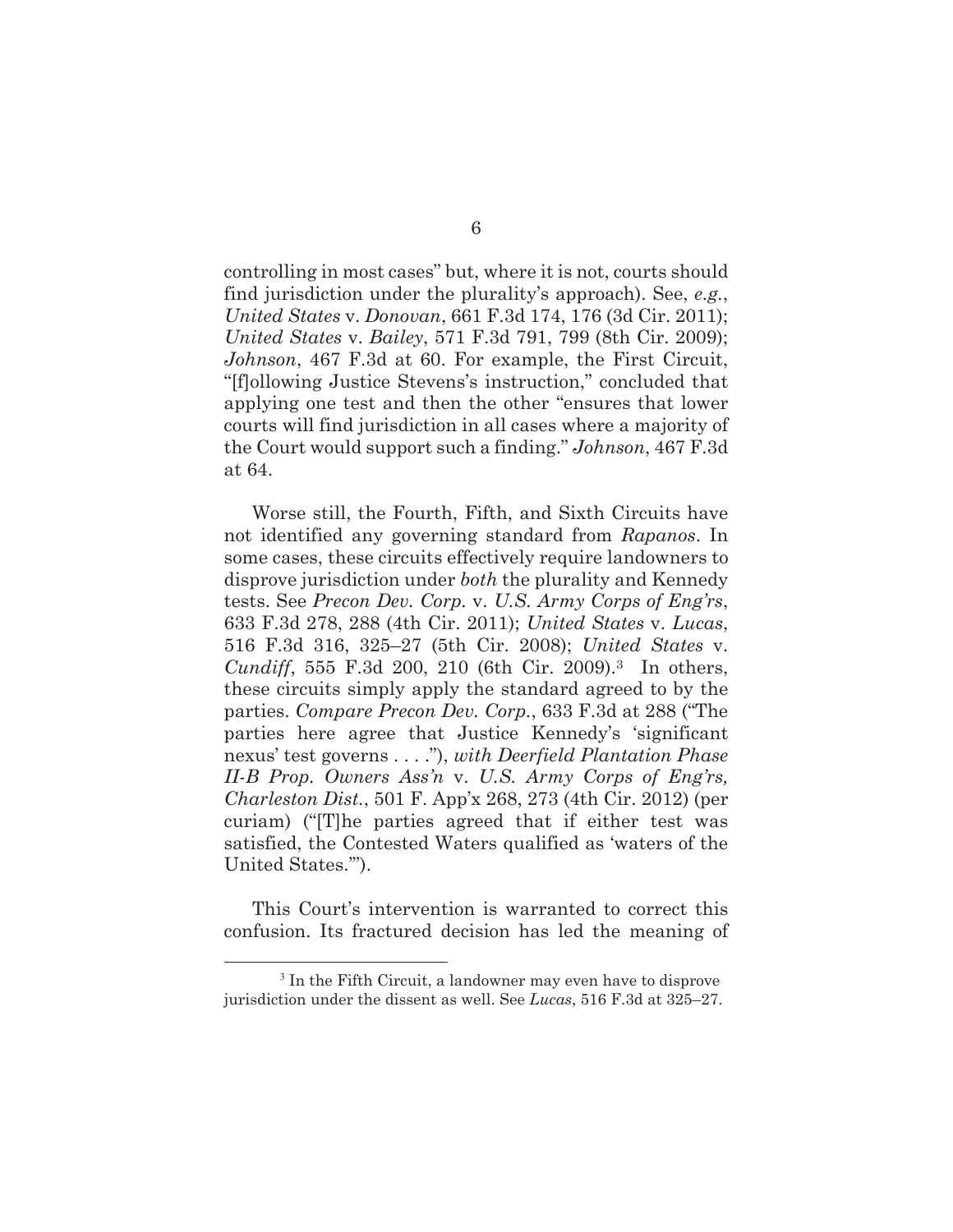"waters of the United States" to vary from circuit to circuit. That serious lack of uniformity creates challenges for regulators and companies operating in multiple jurisdictions. It also complicates agency efforts to write a nationwide rule that provides some measure of uniformity and that can survive judicial review.

Further percolation is not likely to resolve the issue. The lower courts have been grappling with the difficult task of interpreting *Rapanos* for fifteen years. Nearly every circuit has now had occasion to examine the question. And in the case of the Ninth Circuit, the court has revisited the question multiple times: first adopting the significant nexus test, then considering that jurisdiction might be permissible under the plurality opinion too, and finally returning, here, to reliance on the significant nexus test. Pet. 18–19.

The lower courts have also had the opportunity to consider and respond to each other. For example, in adopting Justice Kennedy's concurrence as the controlling test, the Eleventh Circuit expanded on one notable critique of the First Circuit's approach. *Robison*, 505 F.3d at 1221– 22. In the Eleventh Circuit's view, "*Marks* does *not* direct lower courts interpreting fractured Supreme Court decisions to consider the positions of those who dissented," but only the positions of "those who 'concurred in the judgment.'" *Id.* at 1221 (quoting *Marks*, 430 U.S. at 193). The Eleventh Circuit concluded that the First Circuit had erred in "allow[ing] the dissenting *Rapanos* Justices to carry the day and impose an 'either/or' test." *Ibid.*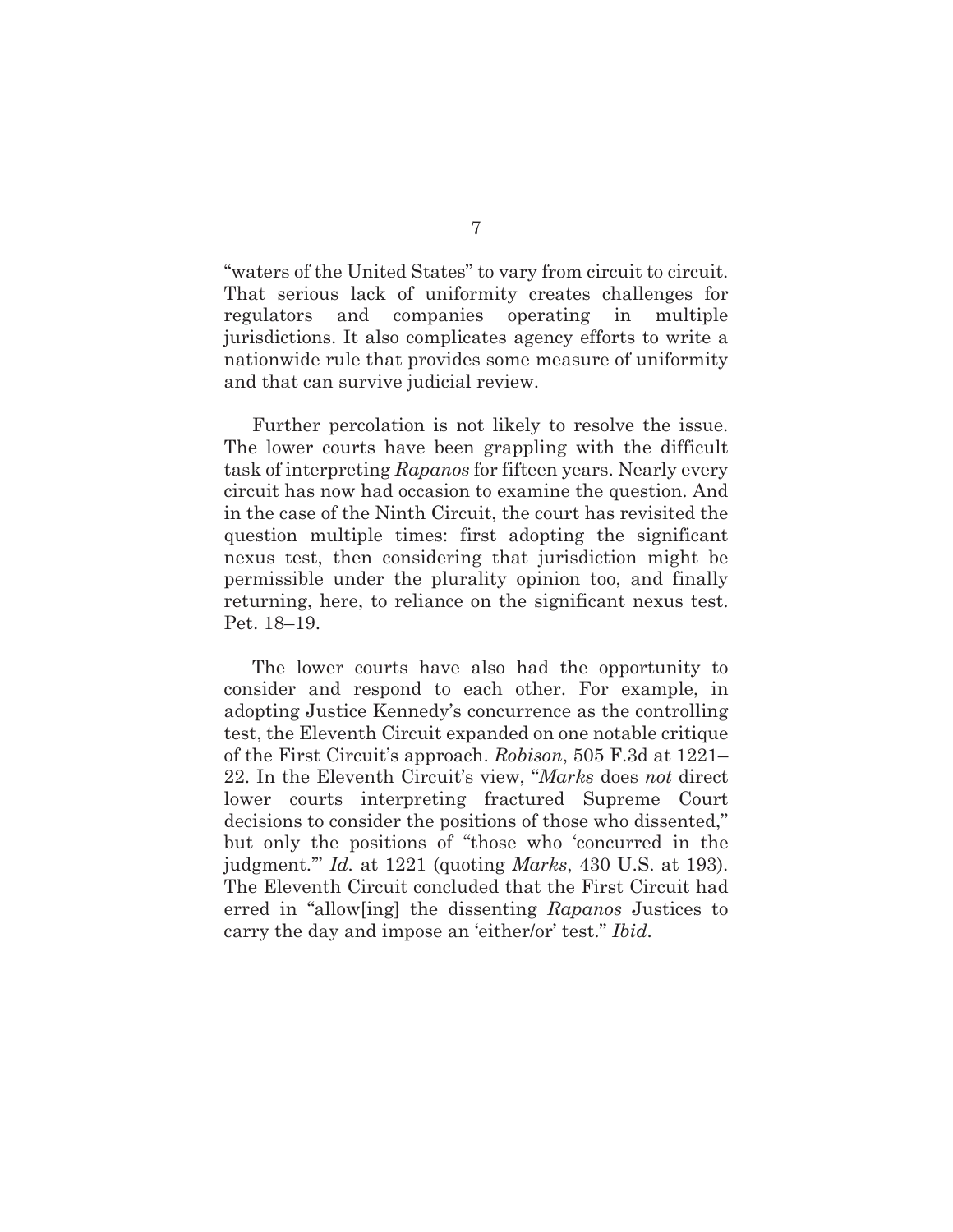### **B. Courts and agencies struggle to apply the significant nexus standard with any degree of uniformity and predictability.**

Another cause of the uncertainty and unpredictability of "waters of the United States" determinations is that agencies may stretch the meaning of the significant nexus test to fit their policy goals. Under the significant nexus standard, a wetland may qualify as "navigable waters" if it, alone or in combination with similarly situated lands in a region, significantly affects the chemical, physical, and biological integrity of federally protected waters. *Rapanos*, 547 U.S. at 780 (Kennedy, J., concurring in the judgment). In contrast, when the effects on water quality are "speculative or insubstantial," a wetland is deemed nonnavigable. *Ibid.* But as the *Rapanos* plurality noted, a fundamental problem with this test is that it does not clearly distinguish between when a wetland "significantly" affects covered waters and when the effects are "speculative or insubstantial." *Id.* at 756 n.15 (plurality opinion).

The standard is thus difficult to apply with any certainty and predictability—and susceptible to manipulation—because it turns on a highly subjective evaluation of when an effect is significant and what it means to affect the chemical, physical, and biological integrity of covered waters. As one court observed, the significant nexus standard is often "too nebulous" to determine whether particular wetlands are understood as navigable. *United States* v. *Acquest Transit LLC*, No. 09- CV-00055S(F), 2018 WL 3861612, at \*31 (W.D.N.Y. Aug. 14, 2018). What is more, "the ensuing analysis of each concept, *e.g.*, finding a 'significant biological'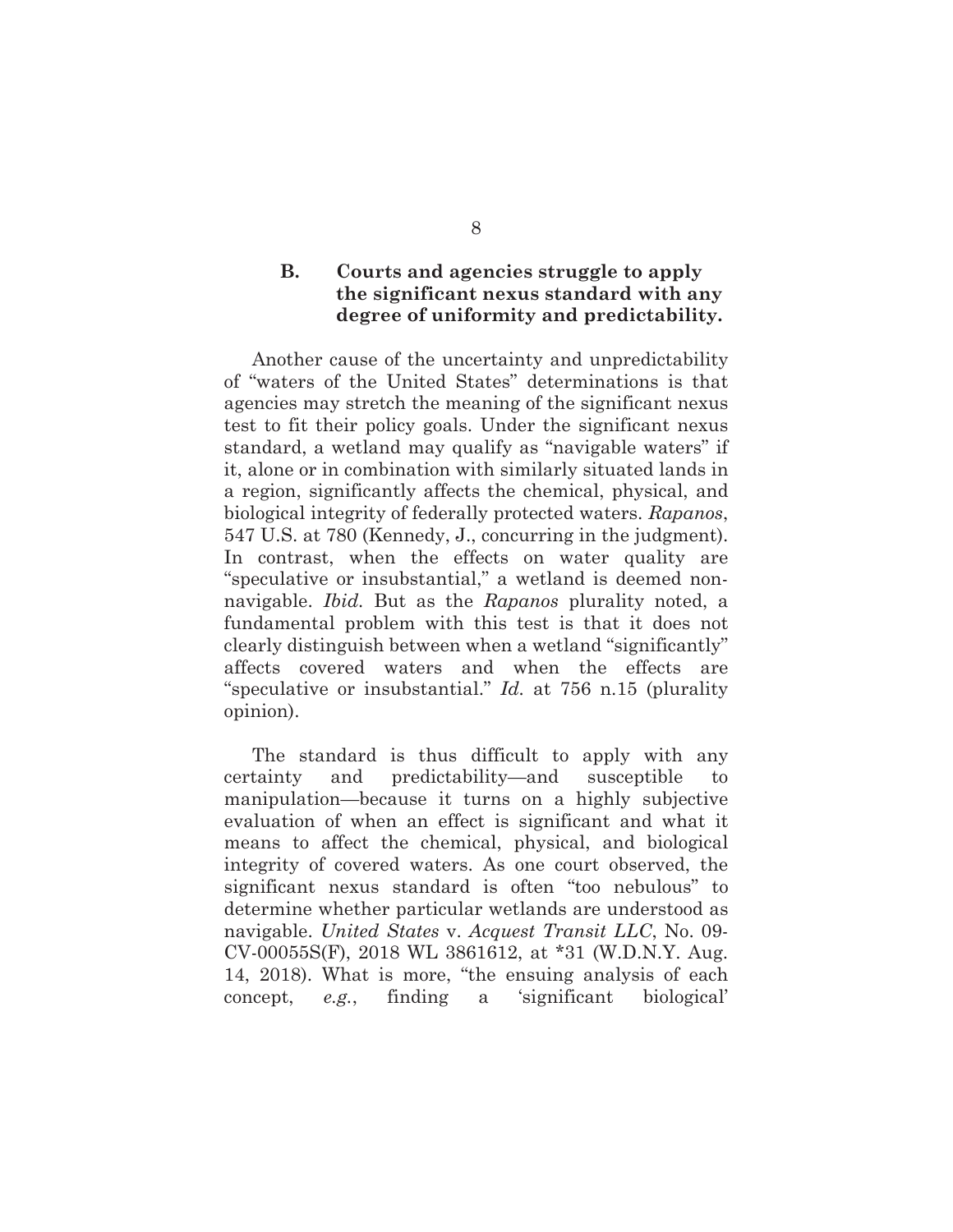impact . . . renders this standard more subjective and, thus, prone to, at best, simple error, and at worse, bias and deliberate 'weaponization' by" the agencies. *Ibid.*

Furthermore, although Justice Kennedy's significant nexus test was conceived in the context of evaluating jurisdiction for wetlands, some courts have applied it to features that are not wetlands. *Compare Benjamin* v. *Douglas Ridge Rifle Club*, 673 F.Supp.2d 1210, 1215, n.2 (D. Or. 2009) ("Justice Kennedy limits the applicability of his legal standard to wetlands adjacent to jurisdictional waters."), *and Simsbury-Avon Pres. Soc'y, LLC* v. *Metacon Gun Club, Inc.*, 472 F. Supp. 2d 219, 227 (D. Conn. 2007) ("[T]he Court considers whether the . . . site is a 'wetland' to which the *Rapanos* analysis is applicable."), *aff'd on other grounds sub nom. Simsbury-Avon Pres. Club, Inc.* v. *Metacon Gun Club, Inc.*, 575 F.3d 199 (2d Cir. 2009), *with Envtl. Prot. Info. Ctr.* v. *Pacific Lumber Co.*, 469 F. Supp. 2d 803, 823 (N.D. Cal. 2007) (analyzing CWA jurisdiction over a non-navigable tributary using the significant nexus standard). Out of an "abundance of caution," for example, some courts have used the significant nexus standard when the agencies assert jurisdiction over a tributary. See *United States* v. *Vierstra*, 803 F. Supp. 2d 1166, 1171–72 (D. Idaho 2011), *aff'd*, 492 F. App'x 738 (9th Cir. 2012).

As a result, this "seemingly opaque" test "leaves the door open to continued federal overreach," *Johnson*, 467 F.3d at 66 (Torruella, J., concurring in part and dissenting in part), of a type that both the plurality and Justice Kennedy rejected. Though the *Rapanos* plurality and Justice Kennedy did not agree on the specific tests for CWA jurisdiction, both found that the agencies had gone too far in asserting that CWA jurisdiction extends to any non-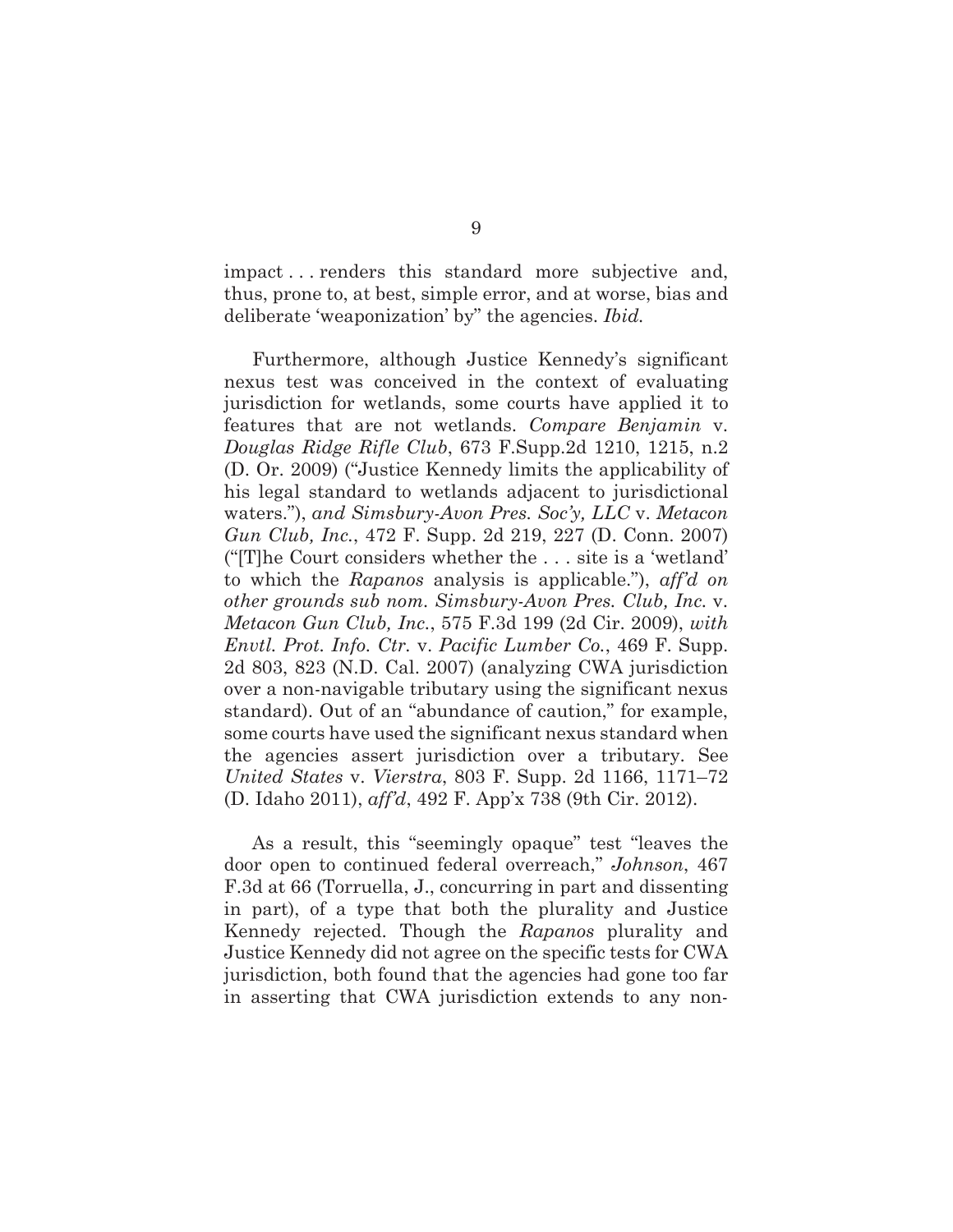navigable water that has a "mere hydrologic connection" to navigable waters. And both the plurality and Justice Kennedy articulated principles intended to limit CWA jurisdiction.4 But as the plurality observed, the significant nexus test's "unverifiable standard is not likely to constrain an agency whose disregard for the statutory language has been so long manifested." *Rapanos*, 547 U.S. at 757, n.15 (plurality opinion). Indeed, the plurality's prediction has now been borne out. The agencies have stretched the significant nexus concept far enough to assert jurisdiction over features like the remote waterbodies that Justice Kennedy found were "little more related to navigable-in-fact waters than were the isolated ponds [that the Court had previously] held to fall beyond the Act's scope." *Id.* at 781-82 (Kennedy, J., concurring in the judgment).

In the end, the significant nexus standard has not provided clear guidance to administrations of either party. The Obama Administration's 2015 Clean Water Rule, 80 Fed. Reg. 37,054 (June 29, 2015), relied on Justice Kennedy's significant nexus test, while the Trump Administration's 2020 Navigable Waters Protection Rule, 85 Fed. Reg. 22,250 (Apr. 21, 2020) relied on both Justice Kennedy's significant nexus test and the plurality's test. Each change in administration has resulted in the adoption of a new—and, under current law, vulnerable—framework

 $\overline{a}$ 

<sup>4</sup> See *Rapanos*, 547 U.S. at 731–32 (explaining that the CWA "cannot bear the expansive meaning that the Corps would give it") (plurality opinion); *Id.* at 781 (Kennedy, J., concurring in the judgment) (noting "the breadth" of the Corps' interpretation that "seems to leave wide room for regulation of drains, ditches, and streams remote from any navigable-in-fact water and carrying only minor water volumes toward it").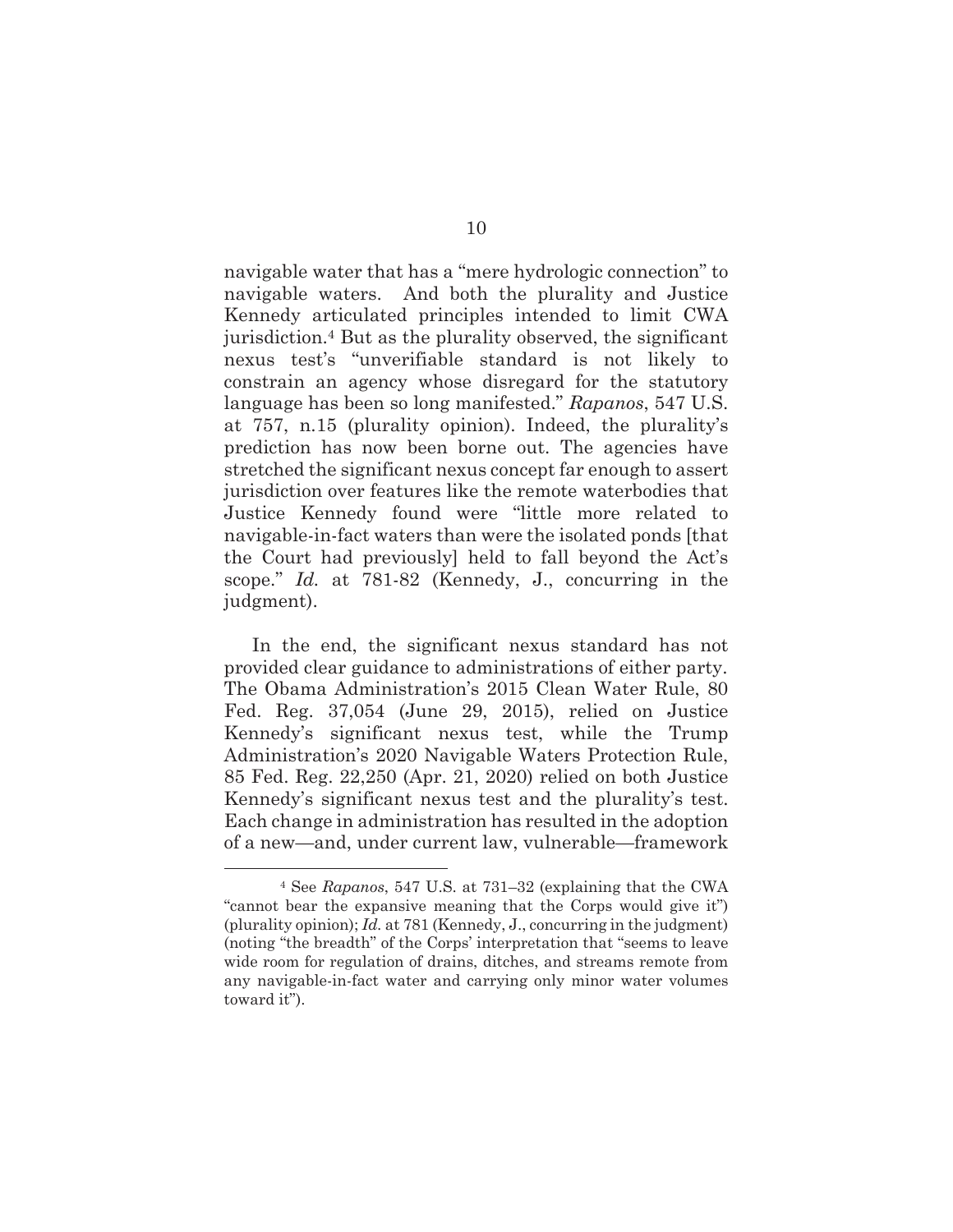for CWA jurisdiction, as discussed in more detail below. That is not conducive to the regulatory certainty that is required in such an important area of the law.

### **C. This Court should adopt an interpretation of the Clean Water Act that provides greater clarity and consistency than was provided by**  *Rapanos***.**

This brief does not opine on the ultimate question of what legal standard should be adopted in replacing *Rapanos*. But any such test should satisfy three basic criteria. First, the test should be consistent with the text of the CWA. Second, the test should be workable; it should be a standard that can be implemented with greater predictability than the significant nexus test. Third, the test should respect proper constitutional limits on federal authority.

First, the Court should adopt a standard that accords with the statutory text. With respect, Justice Kennedy's approach not only "misread[]" the Court's prior decisions but also "ignor[ed] the text of the statute." *Rapanos*, 547 U.S. at 754–55 (plurality opinion). The Court should adopt an approach that is instead grounded in the statute, including all relevant provisions, applying "this Court's canons of construction." See *id.* at 731–32, 739.

Second, the Court should adopt an approach that provides direction and is easier for courts, regulators, and property owners to apply. For example, under the standard set forth in the plurality opinion in *Rapanos*, wetlands are covered by the CWA if they satisfy two criteria: (1) whether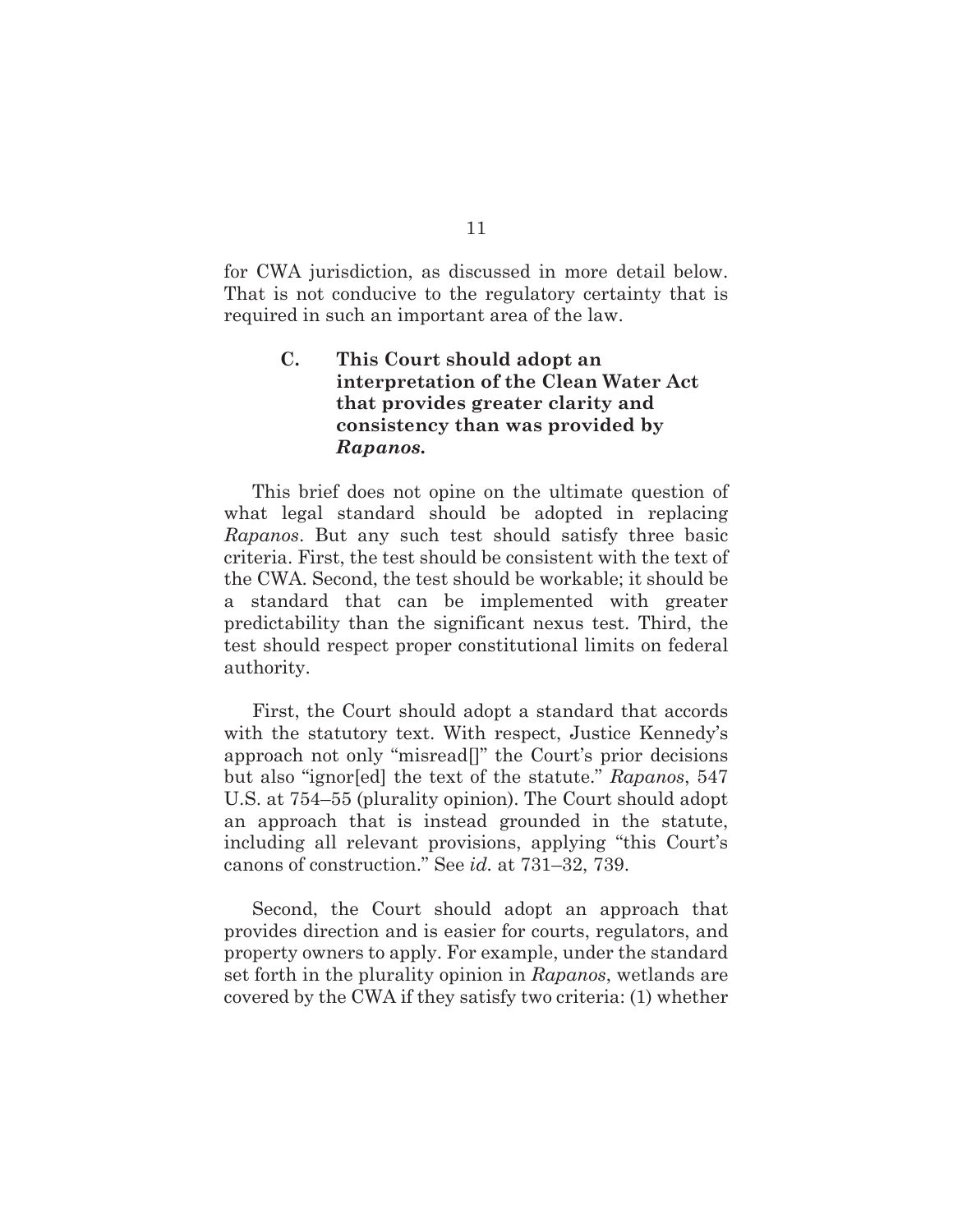"a relatively permanent body of water [is] connected to traditional interstate navigable waters" and (2) whether "the wetland has a continuous surface connection with that water." *Id.* at 742. The plurality then provided clear guidance as to when a water is "permanent" and when a "continuous surface connection" is present. *Id.* at 733, n.5.

Finally, unlike an approach where "whatever affects waters is waters," *id.* at 757, the Court should adopt a test for regulatory jurisdiction that respects "the proper constitutional limit on federal regulation." *Johnson*, 467 F.3d at 66 (Torruella, J., concurring in part and dissenting in part). In interpreting a fundamental precondition to the assertion of federal power under the Clean Water Act, this Court must "strike[] a constitutional balance between federal and state regulatory interests, and our nation's interest in clean water and the individual land owner's right to manage their property in accordance with their dreams and aspirations, whether economic or otherwise." *Id.* at 66–67. That is what this Court did in *Solid Waste Agency of Northern Cook County* v. *United States Army Corps of Engineers*, 531 U.S. 159 (2001) (*SWANCC*), and it should do so again here.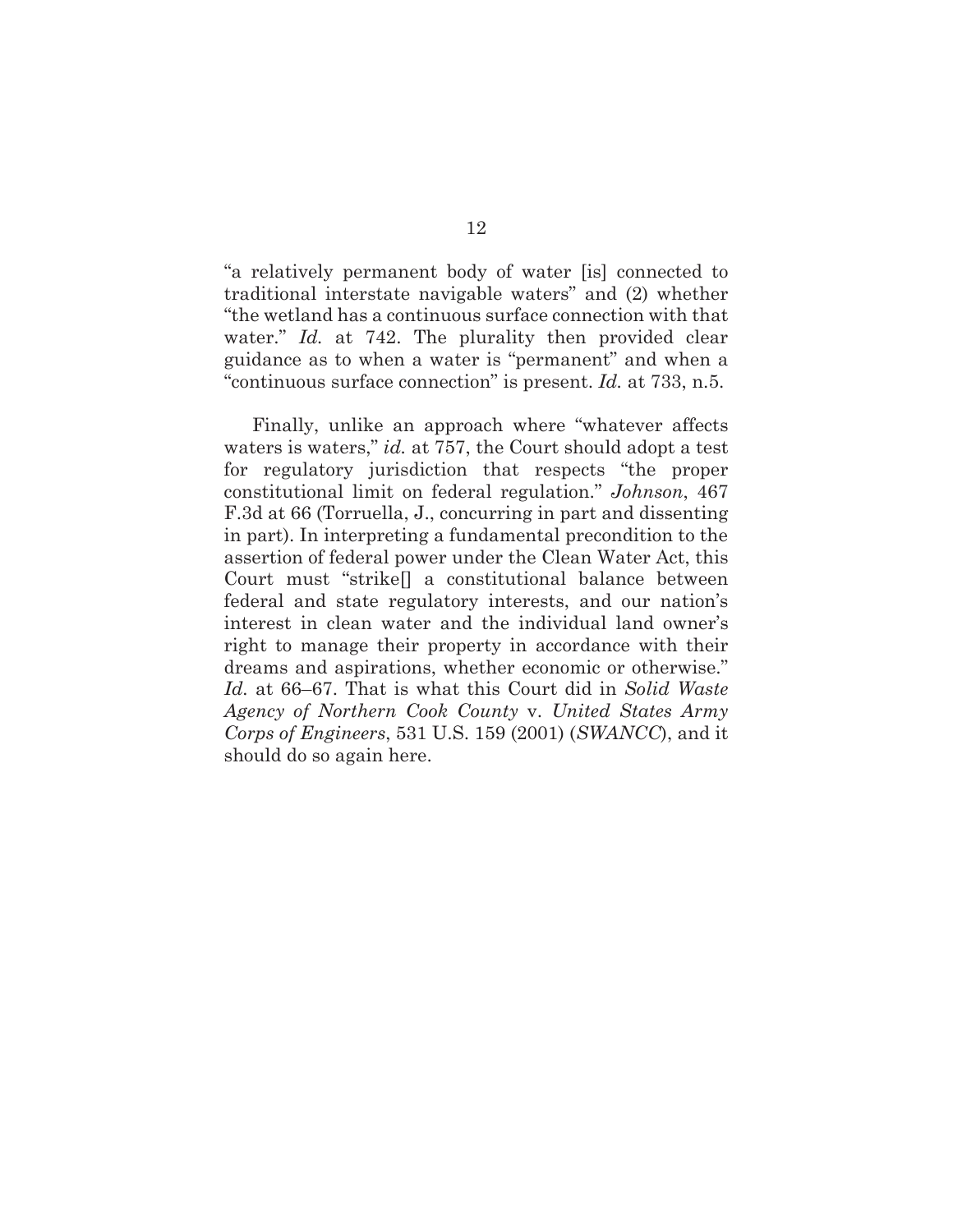### **II. Before The Agencies Promulgate Another Rulemaking, This Court Should Provide Clarity to Eliminate the Confusion Caused by**  *Rapanos***.**

#### **A.** *Rapanos* **has proven an unworkable foundation for durable rulemaking.**

 Over the past 15 years, the agencies have tried to define "waters of the United States" consistent with *Rapanos*, but they have had little success in doing so.

 Following *Rapanos*, the agencies issued a guidance document that sought to provide some guidelines for making case-by-case significant nexus determinations.5 But, as the Petition explains, the guidance document has provided very little in the way of actual guidance and has not resulted in consistent, predictable jurisdictional determinations. Pet. at 21.

 Then in 2015, the agencies issued a rule asserting categorical jurisdiction over certain features based on the significant nexus standard. 80 Fed. Reg. at 37,057. Two federal district courts found the rule unlawful and remanded it to the agencies. *Texas* v. *U.S. EPA*, 389 F. Supp. 3d 497 (S.D. Tex. 2019); *Georgia* v. *Wheeler*, 418 F. Supp. 3d 1336 (S.D. Ga. 2019). While litigation was pending, the rule was also preliminarily enjoined by multiple district courts. See *Georgia* v. *Pruitt*, 326 F. Supp.

 <sup>5</sup> EPA & Army Corps, Memorandum re: Clean Water Act Jurisdiction Following the U.S. Supreme Court's Decision in *Rapanos v. United States & Carabell v. United States* (Dec. 2008), A-45 to A-70, https://perma.cc/JNN9-HKEG.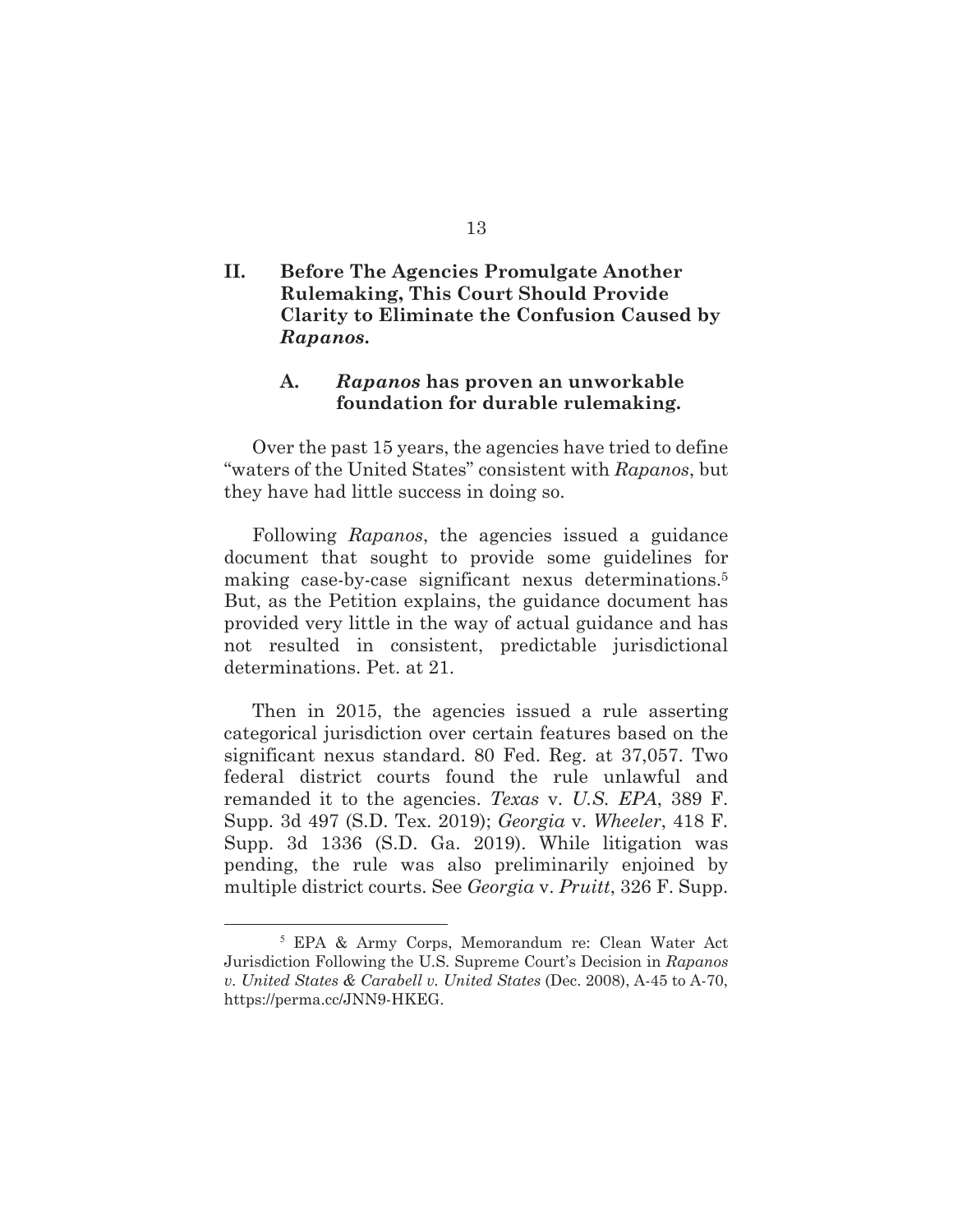3d 1356, 1370 (S.D. Ga. 2018) (staying operation of the Rule in Georgia, Alabama, Florida, Indiana, Kansas, Kentucky, North Carolina, South Carolina, Utah, West Virginia, and Wisconsin); *North Dakota* v. *U.S. E.P.A.*, 127 F. Supp. 3d 1047 (D.N.D. 2015) (staying operation of the Rule in North Dakota, Alaska, Arizona, Arkansas, Colorado, Idaho, Missouri, Montana, Nebraska, Nevada, New Mexico, South Dakota, and Wyoming). As a result, more than half the states continued to operate under the pre-*Rapanos* regulations as implemented by the 2008 guidance.

With a new administration in 2017, the agencies went back to the drawing board. On October 22, 2019, the agencies rescinded the 2015 Rule and reinstated the pre-*Rapanos* regulations as informed by the 2008 guidance document. Definition of ''Waters of the United States''— Recodification of Pre-Existing Rules, 84 Fed. Reg. 56,626 (Oct. 22, 2019). In 2020, the agencies issued the Navigable Waters Protection Rule, which the agencies designed to be consistent with both the plurality's test and Justice Kennedy's test. See 85 Fed. Reg. at 22,262. After the rule was challenged in federal district court, the court vacated and remanded the rule to the agencies without evaluation of the merits of the challenges to the 2020 Rule, even though the Department of Justice had merely requested remand without vacatur. *Pascua Yaqui Tribe* v. *U.S. EPA*, No. CV-20-00266-TUC-RM, 2021 WL 3855977, at \*5 (D. Ariz. 2021); see also *Navajo Nation* v. *Regan*, No. 20-CV-602-MV/GJF, 2021 WL 4430466, at \*5 (D.N.M. Sept. 27, 2021) (similarly vacating and remanding 2020 rule, despite Department of Justice request for remand without vacatur); compare *California* v. *Regan*, No. 20-CV-03005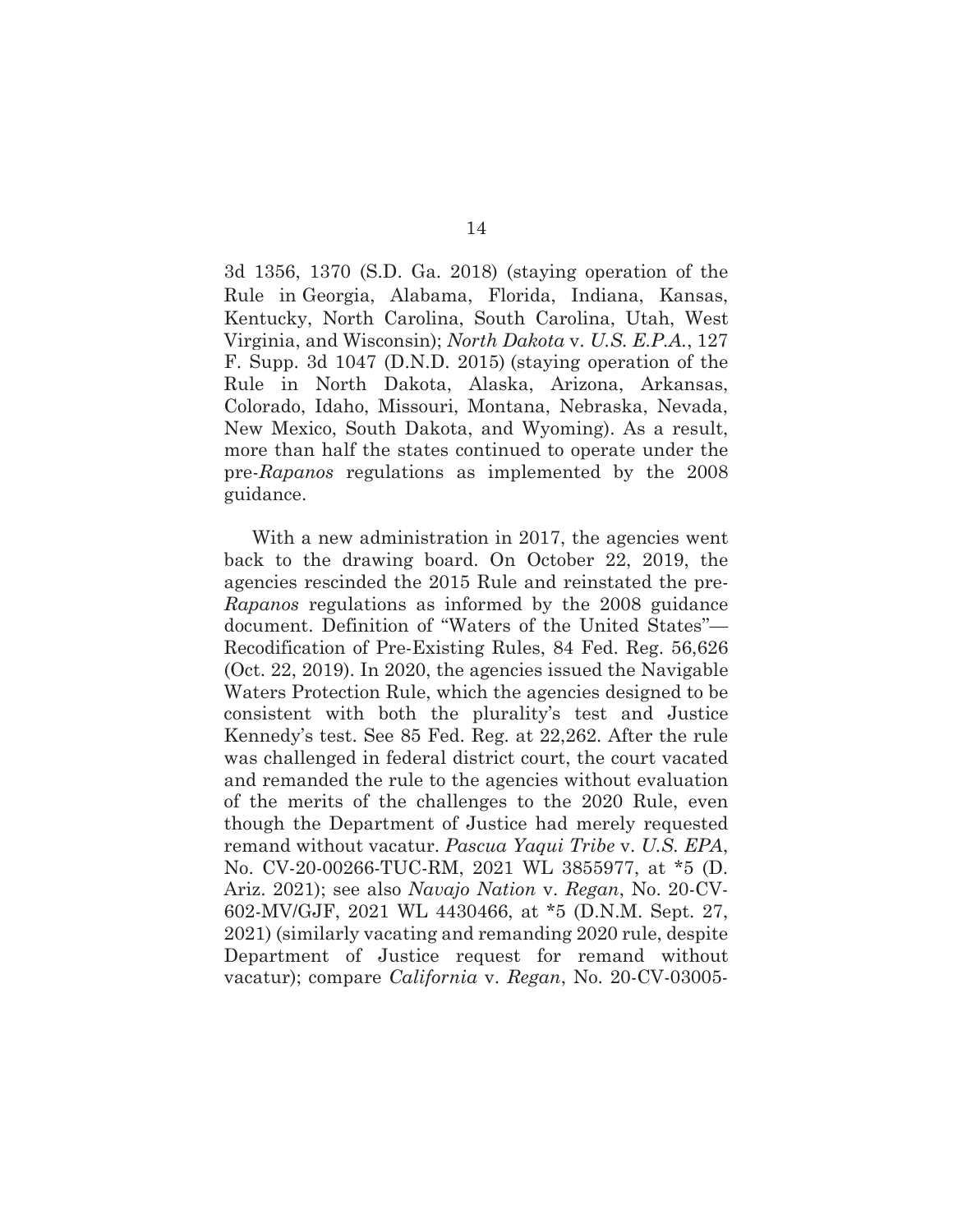RS, 2021 WL 4221583, at \*1 (N.D. Cal. Sept. 16, 2021) (remanding 2020 Rule without vacatur; finding that vacatur question was moot in light of *Pascua Yaqui Tribe*  decision, but opining that vacatur would be inappropriate without consideration of the merits of the challenges to the 2020 Rule).

 The agencies have announced that they have now halted implementation of the rule and are again interpreting "waters of the United States" according to the pre-*Rapanos* regulations as informed by the 2008 guidance.6 And they have announced their intent to initiate (again) a new rulemaking process to revise the definition of "waters of the United States."7 In the meantime, regulators and applicants have had to abruptly pivot to a different regulatory regime for pending permit applications and jurisdictional determinations that were already in progress.

 This new rulemaking seems likely to meet the same obstacles that stymied the previous regulations. The sweeping impact of the definition means that any rule will almost certainly face legal challenges in district courts throughout the country. See *Nat'l Ass'n of Mfrs.* v. *Dep't of Def.*, 138 S. Ct. 617, 624 (2018) (challenges to rules defining "waters of the United States" must be filed in the first instance in federal district courts). And because the meaning of *Rapanos* is so unclear, even if the agencies' new

 <sup>6</sup> EPA, Current Implementation of "Waters of the United States," https://www.epa.gov/wotus/about-waters-united-states#Current, last visited Oct. 18, 2021. 7

<sup>&</sup>lt;sup>7</sup> Press Release, EPA, Army Announce Intent to Revise Definition of WOTUS (June 9, 2021), https://www.epa.gov/newsreleases/epa-army-announceintent-revise-definition-wotus, last visited Oct. 18, 2021.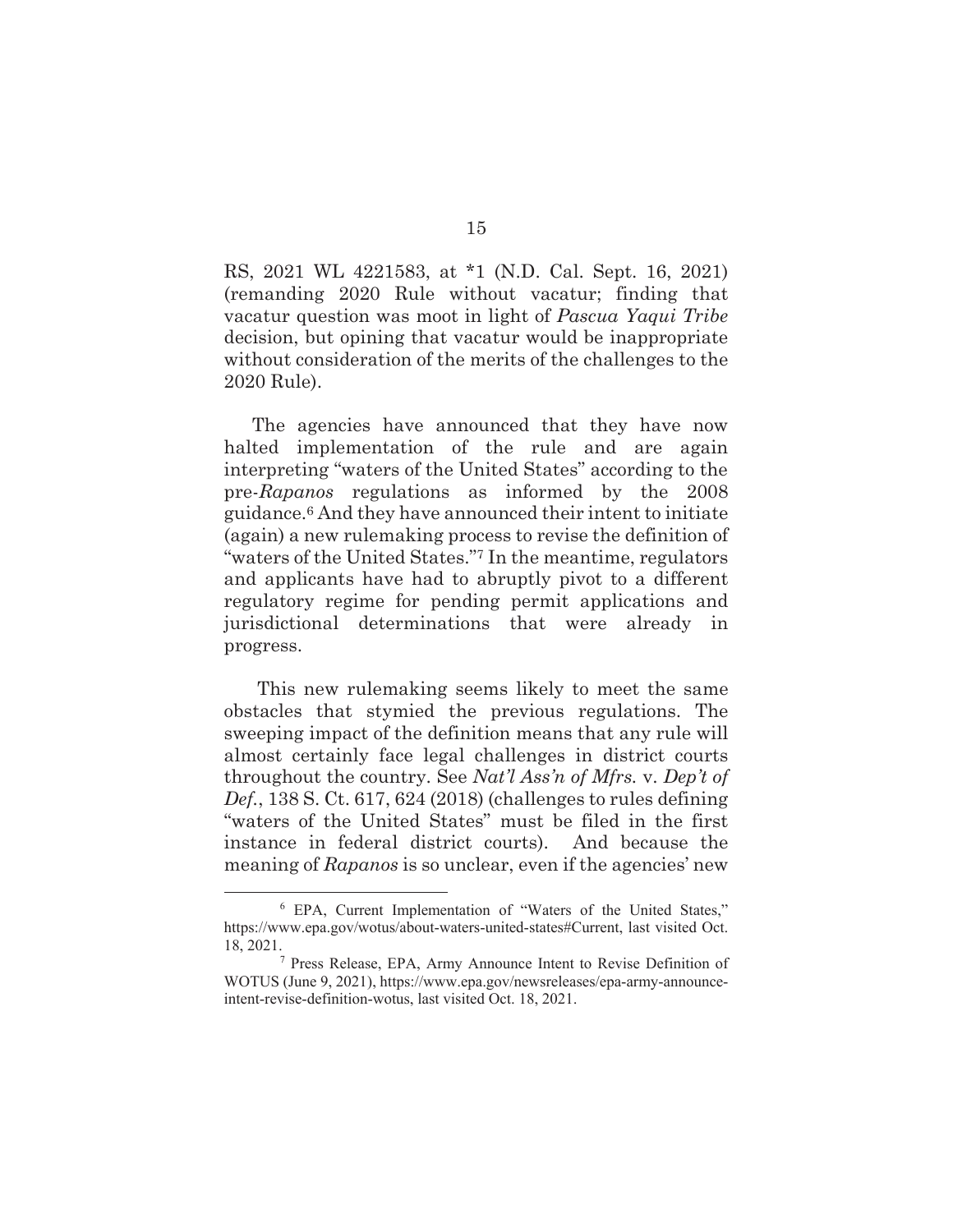rule seeks to faithfully implement *Rapanos*, there are bound to be courts that disagree with the agencies' application. Before appeals of such courts' rulings can work their way through the courts of appeals and to this Court, the agencies will move on to the next rulemaking. And the standard will yet again revert to the pre-*Rapanos* regulations as interpreted by the 2008 guidance, and stakeholders will be left in the same uncertain position they have been in for the last 15 years.

 Only this Court can break this cycle. All of this stems from *Rapanos*, which the agencies and lower courts are bound to attempt to follow. If this Court does not step in, there is no reason to believe that the cycle can or will change. If so, the agencies, lower courts, and stakeholders remain trapped in what might fairly be described as the water regulatory version of *Groundhog Day*8— fated to repeat the same series of events over and over again.

### **B. Project proponents require regulatory certainty to predict the scope of federal jurisdiction under the CWA.**

Project proponents, in particular, need clarity now and should not be left to slog through another fruitless cycle of rulemaking and judicial challenges.

Parties generally have three options if they suspect that a project could impact areas subject to CWA jurisdiction. Landowners can abandon the use of their land. They can complete the permit process and appeal if a permit is denied. Or they can develop their property without a

 $\frac{1}{8}$ GROUNDHOG DAY (Columbia Pictures 1993).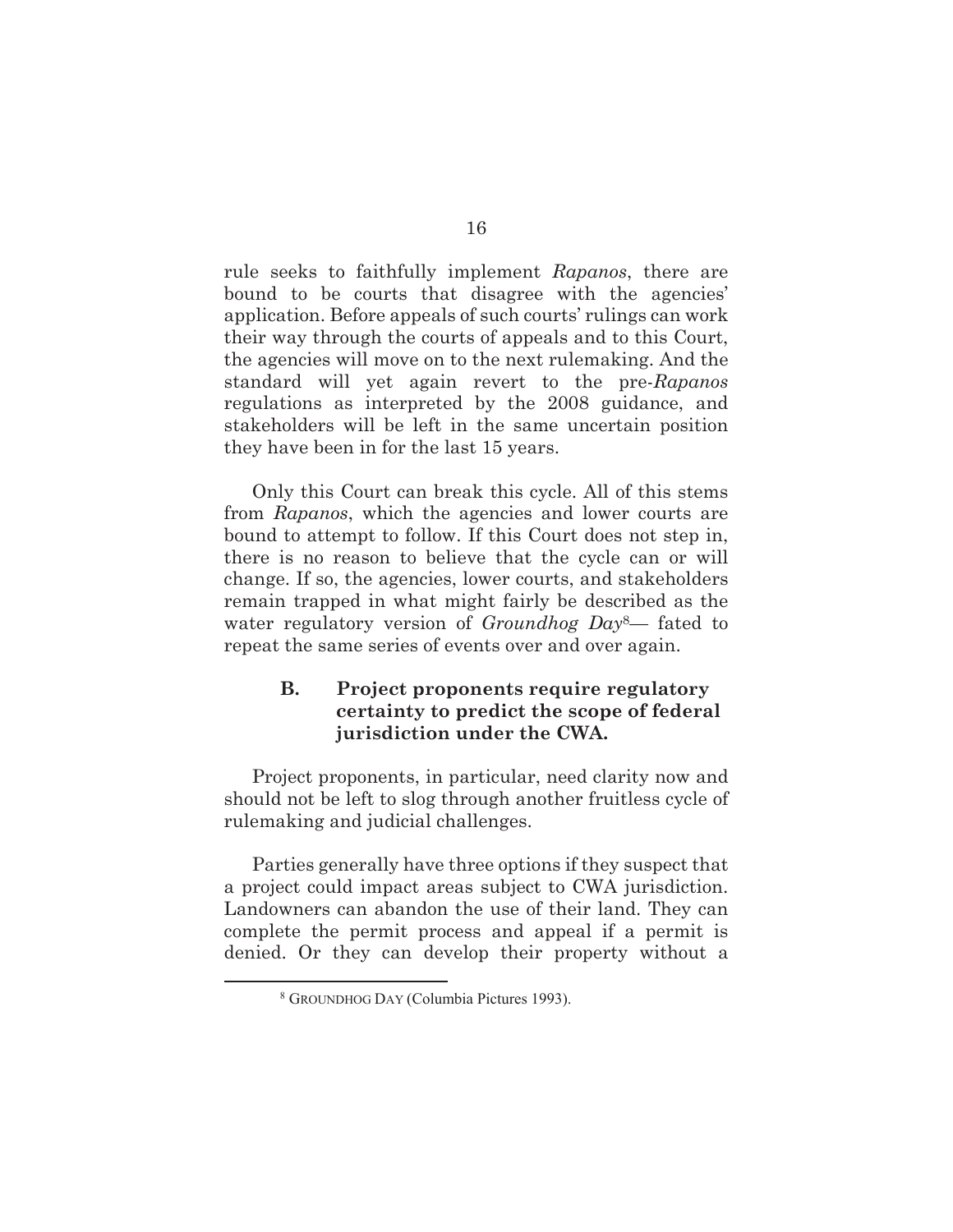permit and challenge the agency's authority if it issues a compliance order or commences a civil enforcement action. But in any case, the costs are significant and often "prohibitive." *Hawkes Co.* v. *U.S. Army Corps of Eng'rs*, 782 F.3d 994, 1001 (8th Cir. 2015), *aff'd*, 578 U.S. 590 (2016).

Those who apply for a permit face a process that is often arduous, expensive, and long. *U.S. Army Corps of Eng'rs v. Hawkes Co.*, 578 U.S. 590, 594–95 (2016). Fifteen years ago, this Court observed that "[t]he average applicant for an individual permit spends 788 days and \$271,596 in completing the process, and the average applicant for a nationwide permit spends 313 days and \$28,915—not counting costs of mitigation or design changes." *Rapanos*, 547 U.S. at 721 (plurality opinion) (citation omitted). These numbers were also cited in this Court's 2016 *Hawkes*  decision, 578 U.S. at 594–95, but in the wake of *Rapanos* and the increased uncertainty in determining jurisdiction, those numbers have no doubt continued to increase. "Besides the cost and time required for the permit itself, companies may be required to comply with costly and resource-intensive mitigation/restoration requirements. In some cases, the cost of mitigation will exceed the cost of the project itself." U.S. Chamber of Commerce, Comment Letter on Proposed Rule: Definition of "Waters of the United States" Under the Clean Water Act, at 11 (Nov. 12, 2014).9 And when project proponents pursue a permit unnecessarily because the scope of jurisdiction is not clear, "they can never recover the time and money lost in seeking a permit they were not legally obligated to obtain." *Hawkes Co.*, 782 F.3d at 1001.

 <sup>9</sup> https://www.regulations.gov/comment/EPA-HQ-OW-2011- 0880-14115.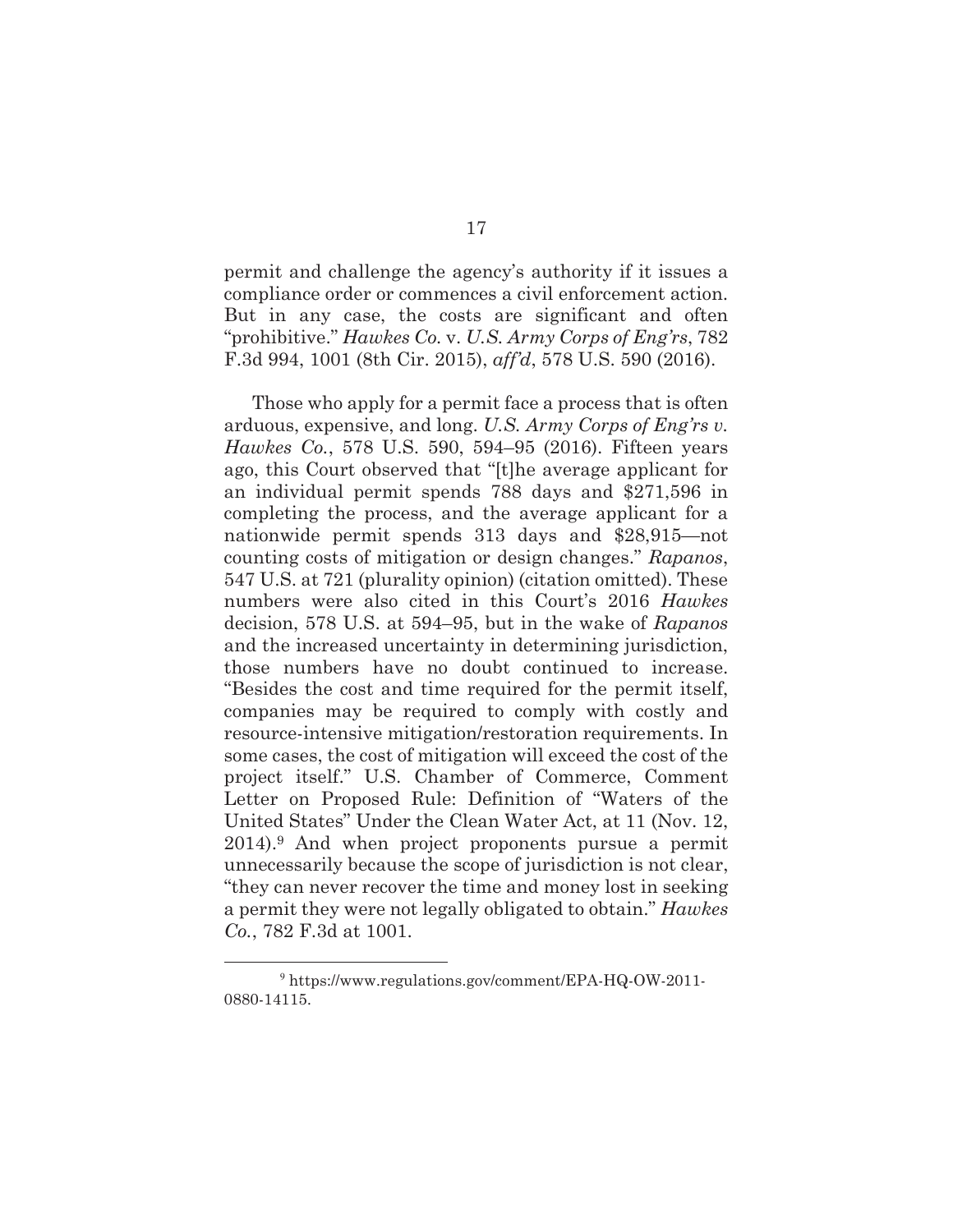These costs are amplified by the fact that the 2008 *Rapanos* guidance, which has been in effect for most of the last fifteen years, requires a case-by-case significant nexus analysis for many features. These case-by-case analyses are resource-intensive for both regulators and permittees, requiring expert consultants at substantial costs. For example, this Court noted that the cost to undertake water analyses "alone would cost more than \$100,000." See *Hawkes Co.*, 578 U.S. at 601. These expert reports from environmental consultants have become commonplace in CWA jurisdiction cases. See, *e.g.*, *Benjamin*, 673 F. Supp. 2d at 1212 ("Each party employed environmental consultants to perform wetland delineations on the property . . . and each contends that the delineation submitted by the opposing party is inaccurate.").

Those who do not undergo the burdensome permitting process instead face the risk of significant penalties imposed for violations of the CWA. As this Court recognized, "[t]he burden of federal regulation on those who would deposit fill material in locations denominated 'waters of the United States' is not trivial," even for those who are unaware that they are discharging into a "waters of the United States." *Rapanos*, 547 U.S. at 721 (plurality opinion). A single negligent violation of the Act can result in imprisonment for up to one year. 33 U.S.C. § 1319(c)(1). A second negligent violation may subject a person to imprisonment for up to two years. *Ibid.* 

The CWA provides for substantial monetary penalties as well. The CWA lists the pre-inflation maximum amounts for different classes of civil and criminal penalties, 33 U.S.C. § 1321(b)–(d), as well as a minimum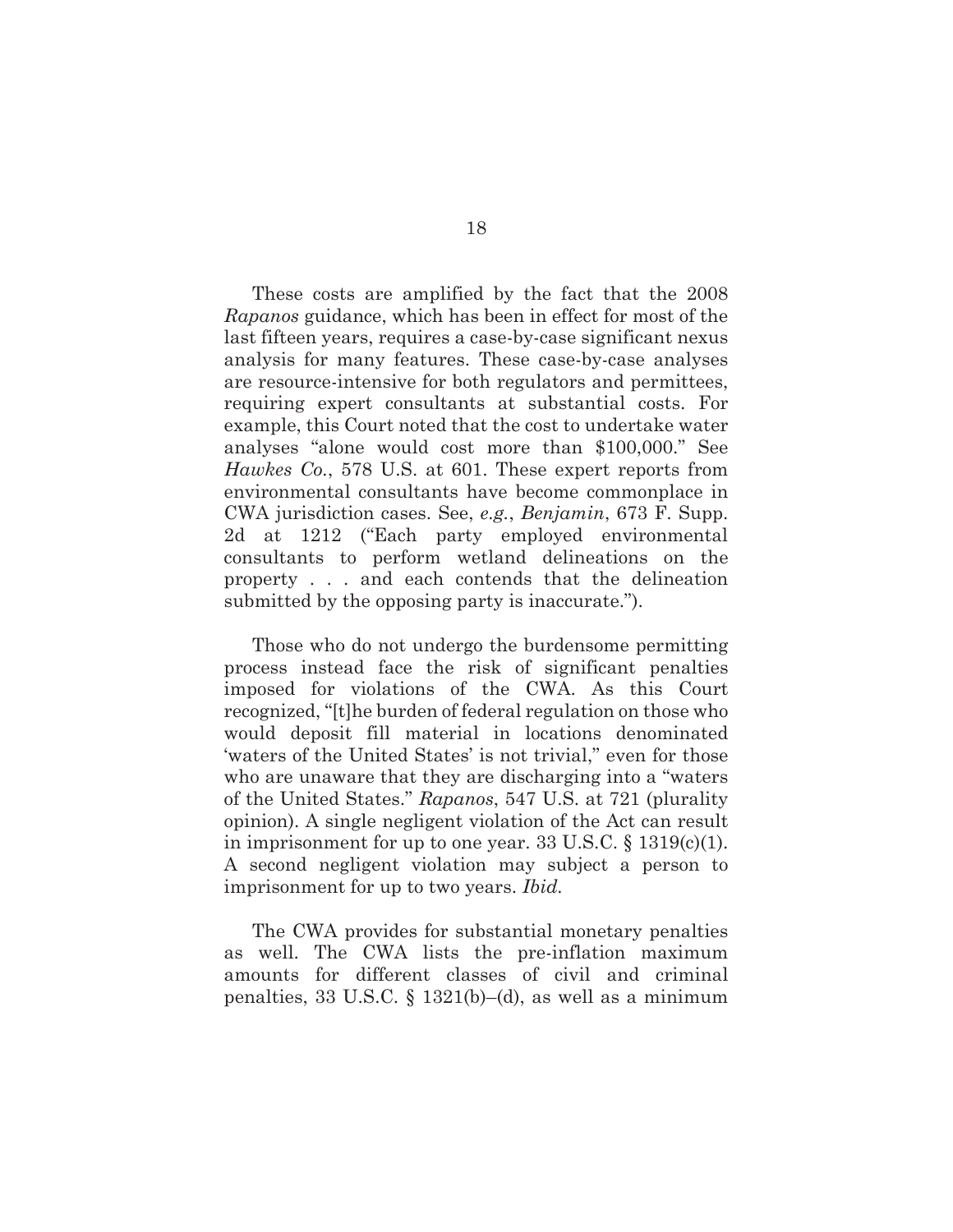amount of ''not less than \$100,000" for grossly negligent or willful violations. *Id.* at 1321(b)(7)(D). Since 1996, federal agencies have adjusted the statutory civil monetary penalties for inflation under the Federal Civil Penalties Inflation Adjustment Act. Civil Monetary Penalty Inflation Adjustment, 40 C.F.R. pt. 19, 85 Fed. Reg. 83,818 (Dec. 23, 2020). Initially, agencies made the adjustments every four years. Since 2017, however, EPA began to adjust inflation on an annual basis. 85 Fed. Reg. at 83,818. Now, EPA can seek up to an amount of \$56,460 each day for each civil violation in addition to criminal penalties. 40 C.F.R. § 19.4 Tbl. 1, 85 Fed. Reg. at 83,820 Tbl. 1. And civil liability can accrue for "each day [the regulated party] wait[s] for the Agency to drop the hammer." *Sackett* v. *U.S. EPA*, 566 U.S. 120, 127 (2012).

In sum, EPA has wide discretion in the penalties it can seek in enforcement actions, and those penalties can be crippling. See, *e.g.*, *Catskill Mountains Chapter of Trout Unlimited, Inc.* v. *U.S. EPA*, 846 F.3d 492, 508 (2d Cir. 2017) (\$5,749,000 civil penalty and order to obtain permit to transfer turbid water through tunnel); *United States* v. *Donovan*, No. 96–484–JJF (MPT), 2010 WL 3000058, at \*1 (D. Del. July 23, 2010), *report and recommendation adopted*, No. CIV.A. 96-484-LPS, 2010 WL 3614647 (D. Del. Sept. 10, 2010), *aff'd*, 661 F.3d 174 (3d Cir. 2011) (\$256,000 civil penalty and restoration order); *Foster* v. *U.S. EPA*, No. 14-16744, 2017 WL 3485049, at \*4 (S.D. W. Va. Aug. 14, 2017) ("\$414,000 penalty and [order to] remediate [s]ite, or face enforcement litigation and more penalties").

The end result is that a wide variety of commercial activities may not be undertaken at all, or may be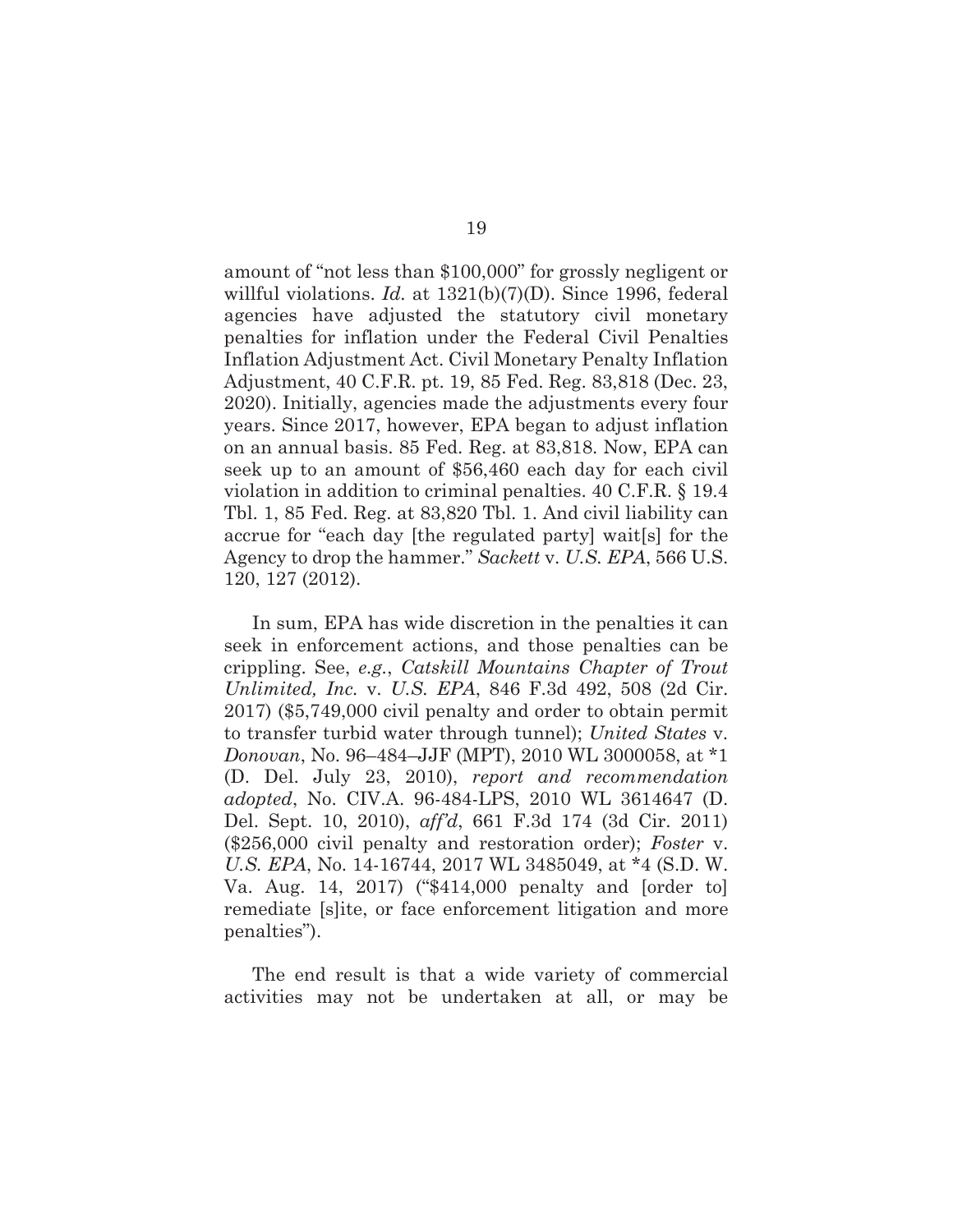abandoned after they are initiated. Put simply, "jurisdictional uncertainty increases paperwork, costs, and time, while decreasing a business' willingness to invest." Waters Advocacy Coalition, Comments on Proposed Rule to Define "Waters of the United States" Under the Clean Water Act, at 65 (Nov. 13, 2014).10

And the impact of such uncertainty is widespread, as the CWA affects "a broad range of ordinary industrial and commercial activities." *Hanousek* v. *United States*, 528 U.S. 1102, 1103 (2000) (Thomas, J., dissenting from denial of certiorari). Indeed, a clear definition of the CWA's scope "is necessary to promote modern infrastructure development," consistent with President Biden's ambitious climate, sustainability, and infrastructure priorities. Waters Advocacy Coalition, Pre-Proposal Recommendations on the Definition of "Waters of the United States" at 8-9 (Sept. 3, 2021).11 "Unclear definitions that depend on case-by-case 'significant nexus' determinations, or otherwise overly expansive definitions, threaten to frustrate that agenda by injecting uncertainty, inconsistency, and delays into project planning and permitting." *Id.*

 In short, project proponents need clarity today on the scope of the CWA, so that they can know what rules will govern their projects and activities tomorrow and can plan their conduct accordingly. Only this Court can provide that clarity.

 <sup>10</sup> https://www.regulations.gov/comment/EPA-HQ-OW-2011- 0880-14568.

<sup>11</sup> https://www.regulations.gov/comment/EPA-HQ-OW-2021- 0328-0316.